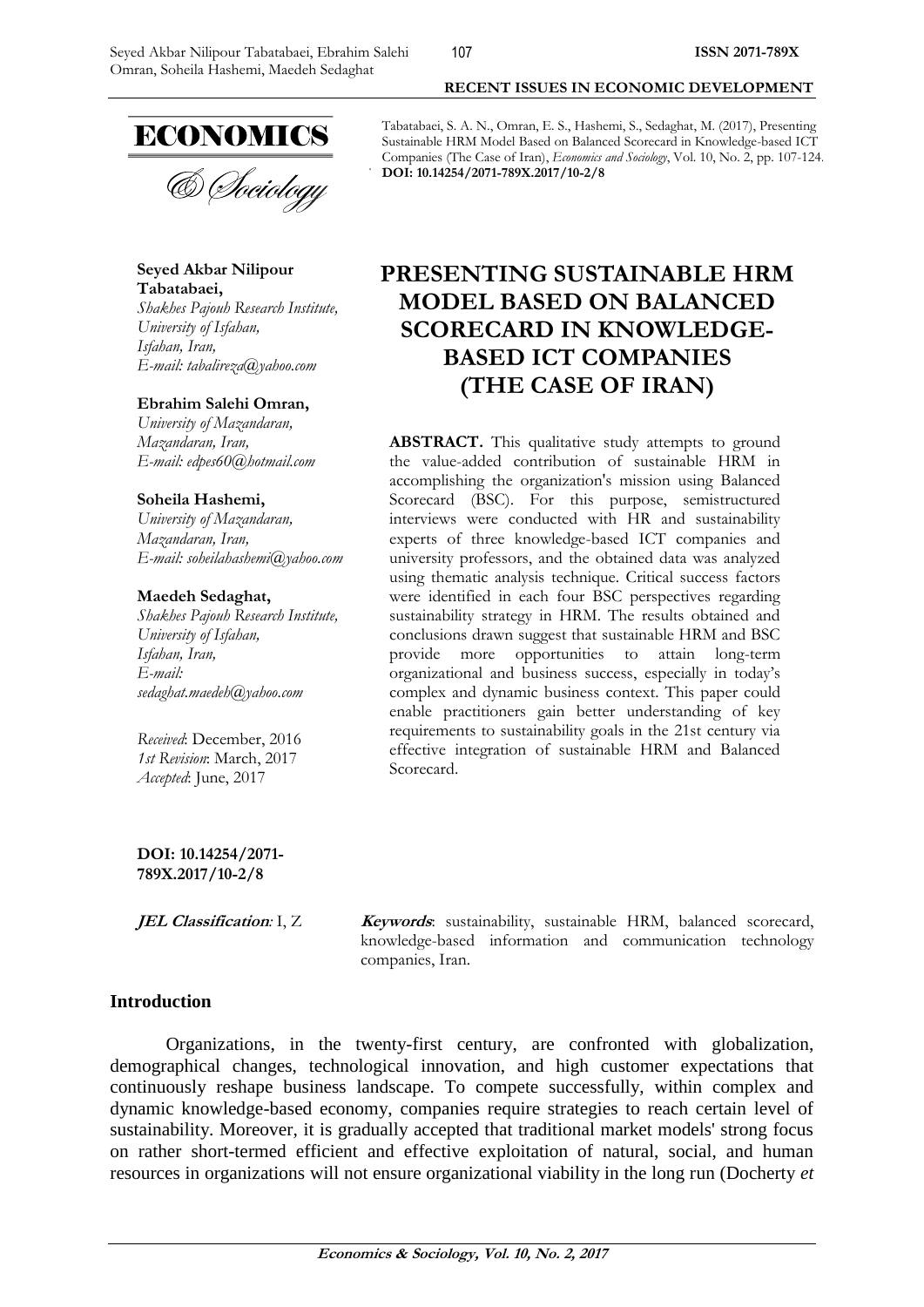*al.*, 2002, 2009; Hahn and Figge, 2011; Wilkinson, 2005). Ehnert *et al.* (2014a) asserted that besides the short-termism of performance, active engagement in renewal, regeneration and reproduction of organizations' resources for long-term survival is also neglected. Hence, rethinking resource management including current and potential (future) human resources is essential. Incorporation of sustainability in organizations' strategy helps the realization of corporate sustainability goals (Ehnert, 2009; Kellerman, 2010; Cohen, 2010; De Prins, 2011), particularly in the presence of increasingly challenging worldwide issues such as climate change, environmental problems, world population growth, escalation of social disparity and poverty. Ehnert (2009a) claims that these trends highlight the need for more sustainable HRM practices and regards sustainability as having a strategic potential for HRM. In this regard, Ehnert *et al.* (2014b) define sustainability as a concept for providing new solutions and for making economic systems and organizations more viable over the long term and less harmful to society and the world well-being. According to Losey, Meisinger, and Ulrich (2005), the way the world is changing puts HR in the spotlight. HR could guide organization's leaders on their way to sustainability as Boudreau and Ramstad (2005) assert that sustainability improves understanding organizational success by going beyond the traditional focus on financial results. Sustainability can be integrated in management of people in organizations and sustainable HRM can be considered as a design option for employment relationship, and a contribution to sustainable corporate development (Zaugg *et al.*, 2001; Gollan, 2005; Ehnert, 2006; Ehnert, 2009a, Ehnert *et al.*, 2014a). In this respect, Gollan and Xu (2014) argue that adopting sustainable principles, practices, and structures towards different organizational strategies and creating a climate for releasing employees' potential under a shared value of sustainability are the central challenges for the HR function. Therefore, HR policies and practices need to be designed based on sustainability goals to bring about sustainable business performance and positive employee outcomes for better equality, development and well-being (Gollan & Xu, 2014). This concern can be considered highly significant in knowledgeintensive companies like ICT companies regarding their soaring dependence on knowledge, skills, and experience of their most important assets which are human resources. In knowledge-intensive companies, sophisticated or exceptional knowledge of highly qualified employees is considered to be a specific form of economic capital (Grey and Sturdy, 2009) that is vital for achieving competitive advantages and organizational long-term survival. Additionally, ICT companies are confronted with rapidly changing environment including increasing competition, high complexity of products and work processes, changing customer demands, short-time innovation cycle, and overall uncertainty. Hence, it seems that sustainable way of maintaining, developing, creating and regenerating of HR are being of particular importance to ensure organizations' long-term survival and viability. Adopting sustainable strategies in HRM practices aims at balancing between efficient deployment of human resources and sustaining their long-term availability by two basic sets of sustainability strategy (Ehnert, 2009a): First, the reproduction of external sources of resources vital to ensure resource availability (Muller-Christ, 2001 cited by Ehnert, 2009a). Second, strategies that intend to "maintain the HR base from within" (Ehnert, 2009a), i.e., internal strategies for regenerating and developing human resources. It is assumed that if employees' health and knowledge-related resources are developed and regenerated, they can make a substantial contribution to sustainability and long-term viability of organizations and societies. Studies conducted on sustainability and HR-related strategies and practices mainly focus on the role of developing and implementing sustainable work and HRM systems known as internal role of sustainable HRM (Ehnert, 2014, 2009 (a); Dorenbosch, 2014; Mariappanadar, 2003, 2014; Guerci *et al.*, 2014; Gollan & Xu, 2014; Gollan, 2005). Secondly, in the role of supporting the implementation of corporate sustainability strategies known as external role of sustainable HRM (Zink, 2008, 2014; Kira & Lifvergren, 2014; Becke, 2014; Osranek & Zink, 2014;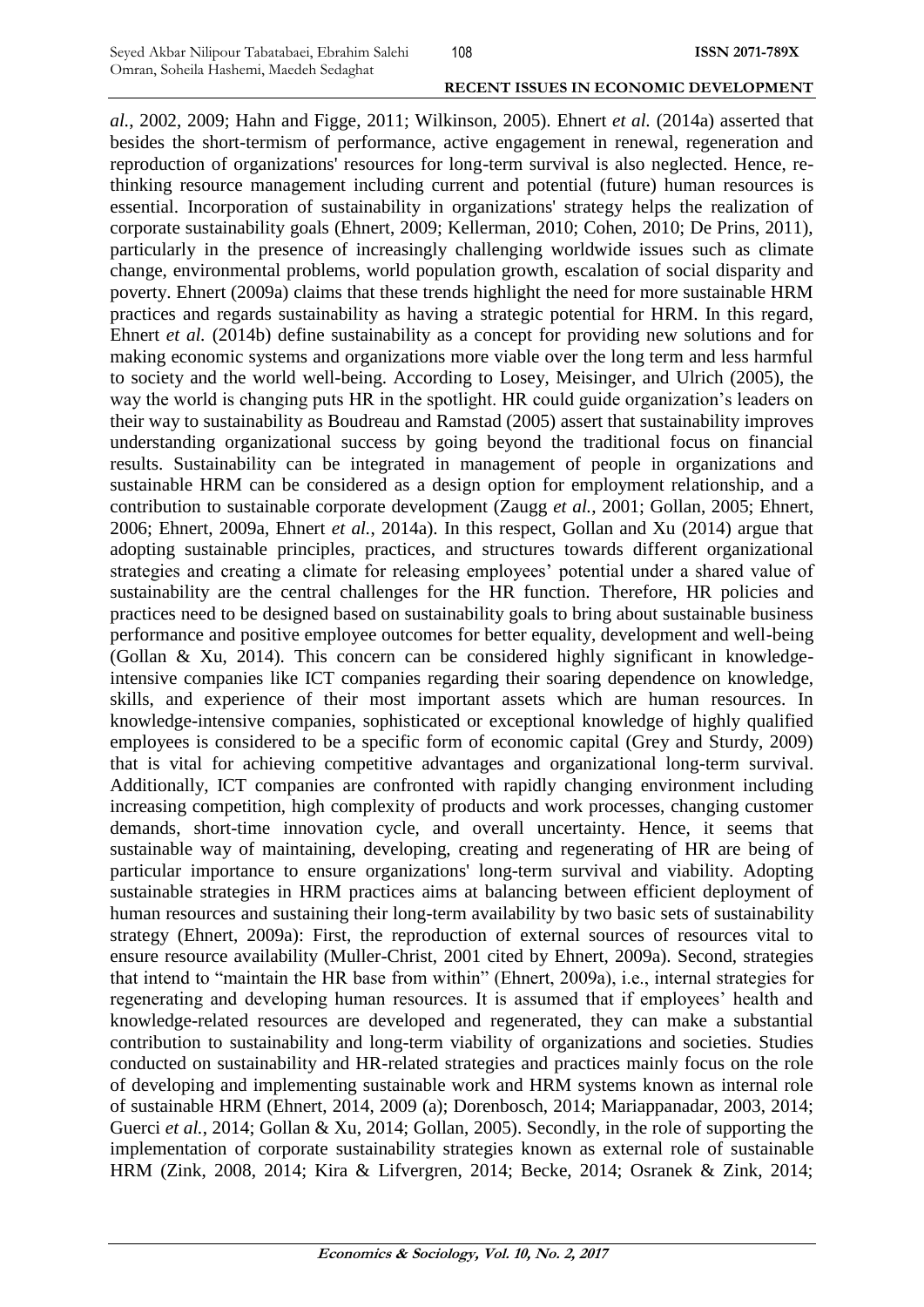Hirsig *et al.*, 2014). All these efforts were made to put forward the approach of sustainable HRM, however, there are still some gaps that need to be addressed as mentioned in previous studies. As sustainability based HR strategies require longer term view and influence the organizational outcomes in the long term, there is a need to clarify the affective factors and the values created applying sustainable HRM strategies and practices, and this has not been yet addressed comprehensively in prior researches. Moreover, there are some needs to build an accurate foundation for sustainability approach to be applied in each field of an organization such as its HRM system since sustainability has special concepts and principles that first require to be fully learned and then be applied in the system. Therefore, a holistic framework is needed to illustrate the success of sustainability measures in the HR context. Thus, this study aims to present a model of sustainable HRM using BSC to find and show the success factors in each perspectives of BSC and the values created in the way to sustainability approach in HRM systems. In this respect, it can be asserted that if the outcomes of an approach are clearly visualized, it makes the decision- and policy-making process easier consequently making practitioners more committed to pursuing, implementing and observing the determined practices corresponding to that approach.

HRM contribution to value creation seems to be widely accepted (Becker *et al.*, 2015), however, since HR has rather intangible nature, determining a real quantitative value expressed in monetary units is not that straightforward. In this regard, BSC seems to be a tool to deal with intangible features of human resources as it can help deal with these intangible factors and expressing their contribution in business success or in value creation. The Balanced Scorecard is applied by many companies to improve their strategic management capabilities (Rhodes *et al.*, 2008). It is an integrative instrument showing cause-effect relationship and providing adequate indicators for the value realized by any measures implemented (Alter, 2011 cited by Becker *et al.*, 2015). Thus, it can be helpful in explaining the logic behind the generation of added value created by HR measures concerning sustainability strategy. Moreover, BSC helps visualize how the set goals can be achieved and what success factors need to be taken into account in order to reach the desired goals. That is the reason why BSC is selected in this study to offer the logic of dealing with precious human resources in a sustainable way and the outcomes organizations would obtain from it.

Application of learning and growth perspective as the basis for creating value through other perspectives of BSC was represented by Kaplan and Norton (2004). However, to supplement the traditional BSC shareholder focus on financial performance, the interests, rights, and needs of different stakeholders of an organization need to be considered for realization of desirable sustainability outcomes within value-creating processes (Rae & Sands, 2013) as sustainability has wider perspective than merely financial outcomes for shareholders. Furthermore, the customer perspective should be expanded to include other relevant stakeholders as in the long run, shareholders' value can only be maximized if all stakeholders' interests are taken into consideration (Becker *et al.*, 2015). Satisfaction of different interests leads to various types of monetary and non-monetary benefits for organization. Hence, it can be argued that if organization's business model actually delivers benefits in sufficient quantities to its various stakeholders, it will endure in the long term (Becker *et al.*, 2015).

Regarding the advantages of using BSC as a holistic and multi-perspective tool, this study attempts to propose Sustainable HRM model that includes the success factors to be fully addressed in order to achieve sustainability goals within the HRM system and organization as a whole.

In the following sections, first, key features of the study (sample, measurements, procedures and analysis) are presented. Next, the results are discussed and the sustainable HRM model based on BSC is proposed according to the findings. Then, the main implications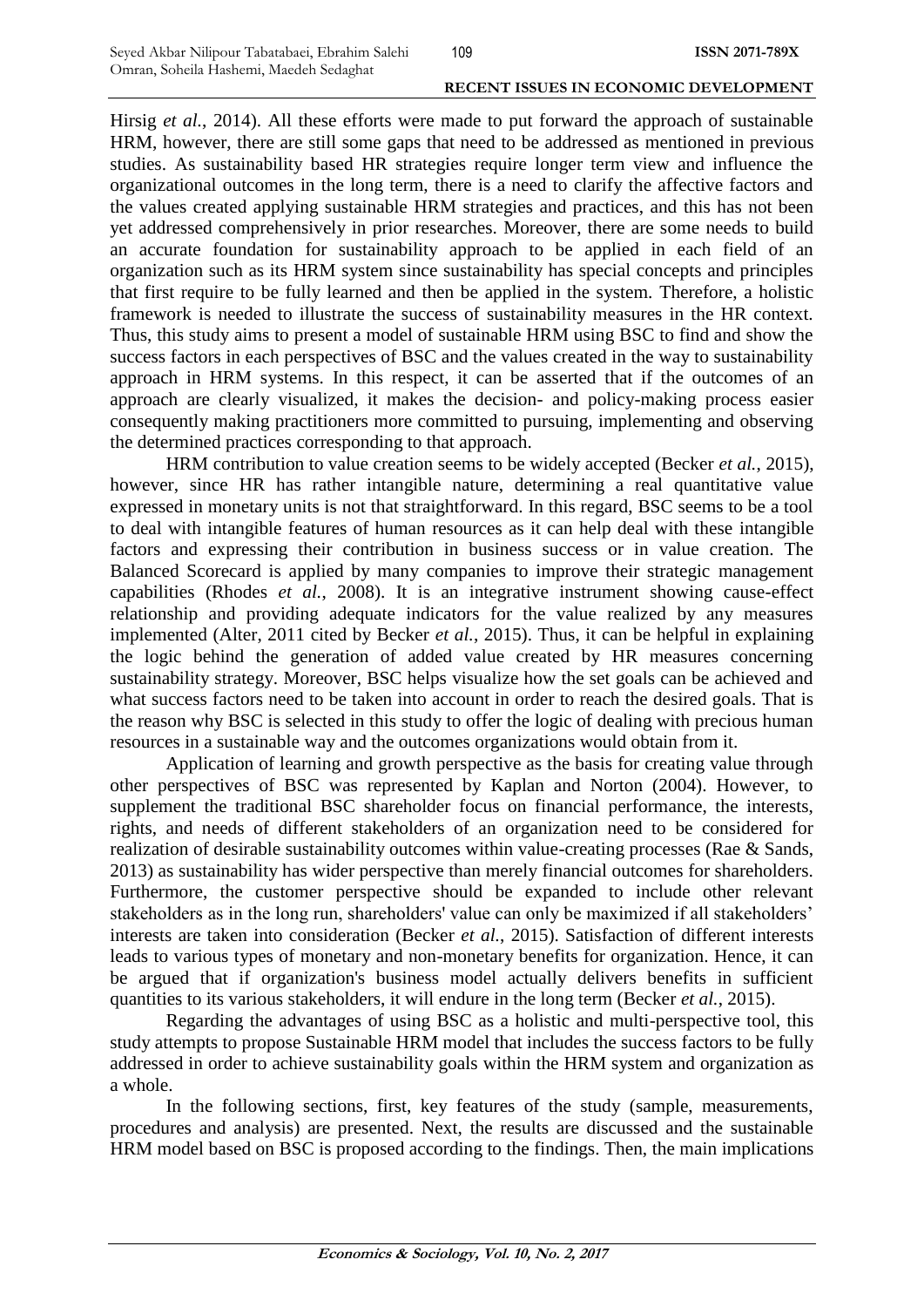for sustainability and HRM fields are highlighted in the concluding section. Finally, limitations of the study and opportunities for future research are presented.

## **1. Methodology**

The present study is qualitative and exploratory in nature; thus, it applies a qualitative paradigm. Interviews are most appropriate where detailed insights are required from individual participants to study the phenomenon of interest (Boyce and Neale, 2006). Therefore, in this study, semi-structured interviews consisting of several key questions were conducted among 11 experts, 7 of whom were HR and sustainability experts chosen via purposeful sampling in three selected knowledge-based ICT companies and 4 of whom were university professors selected via intensity sampling i.e. the process of selecting or searching for rich or excellent examples of the phenomenon of interest that provide in depth information and knowledge and are they not extreme or deviant cases (Patton, 2001). The selection of the three studied companies was also performed based on intensity sampling. Thematic analysis was used to analyze the gathered data. Thematic analysis is a flexible and useful research method for identifying, analyzing, and reporting patterns (themes) within data (Braun & Clarke, 2006). Data analysis was performed according to 6 phases of thematic analysis method as stated by Braun & Clarke (2006) which consist of familiarizing with data, generating initial codes, searching for themes, reviewing themes, defining and naming themes, and producing the report. The report analysis is presented in the next section.

## **2. Finding Analysis**

Interviews were conducted with 7 HR and sustainability experts in three knowledgebased ICT companies and 4 HR and sustainability professors and the obtained data was analyzed using thematic analysis method. The major findings are summarized according to four perspectives of BSC in the following paragraphs.

## *2.1. Learning and Growth Perspective*

It was found from the study that the purposeful HR training and development in the learning and growth perspective of BSC was one of the main themes. This theme was found commonly agreed by about half of the interviewed experts. An example of the supportive citation from the interview transcripts says: "*One of the most important factors for the success of a business is empowering organization's human capital which cannot be achieved except by purposeful HR training and development particularly in this challenging and highly competitive business world*." The importance of training and development was emphasized in previous studies (e.g. Ehnert, 2009a; Ehnert *et al.*, 2016; Wilkinson *et al.*, 2001; De Prins *et al.*, 2015, Wehling *et al.*, 2009). HR training is like the injection of new blood into the veins of the organization that facilitates employees' adaptation to the changing environment. Regarding the increasing acceleration of knowledge renewal, merely thinking to the needs of the present time is inadequate. Training and development needs in the future should be identified via foresight and appropriate plans should be made before it is too late.

Another theme found was long-life learning that was highlighted by Ehnert *et al.* (2014a), and Ehnert (2009a, 2006). A sample quotation is as follows: "*Training is a fundamental task in the organization and is a continuous and permanent process that should be continued over individuals' lifetime*". Today's world is continuously changing so all employees, young or old, need to learn and gain expertise to be able to adapt to the new changes.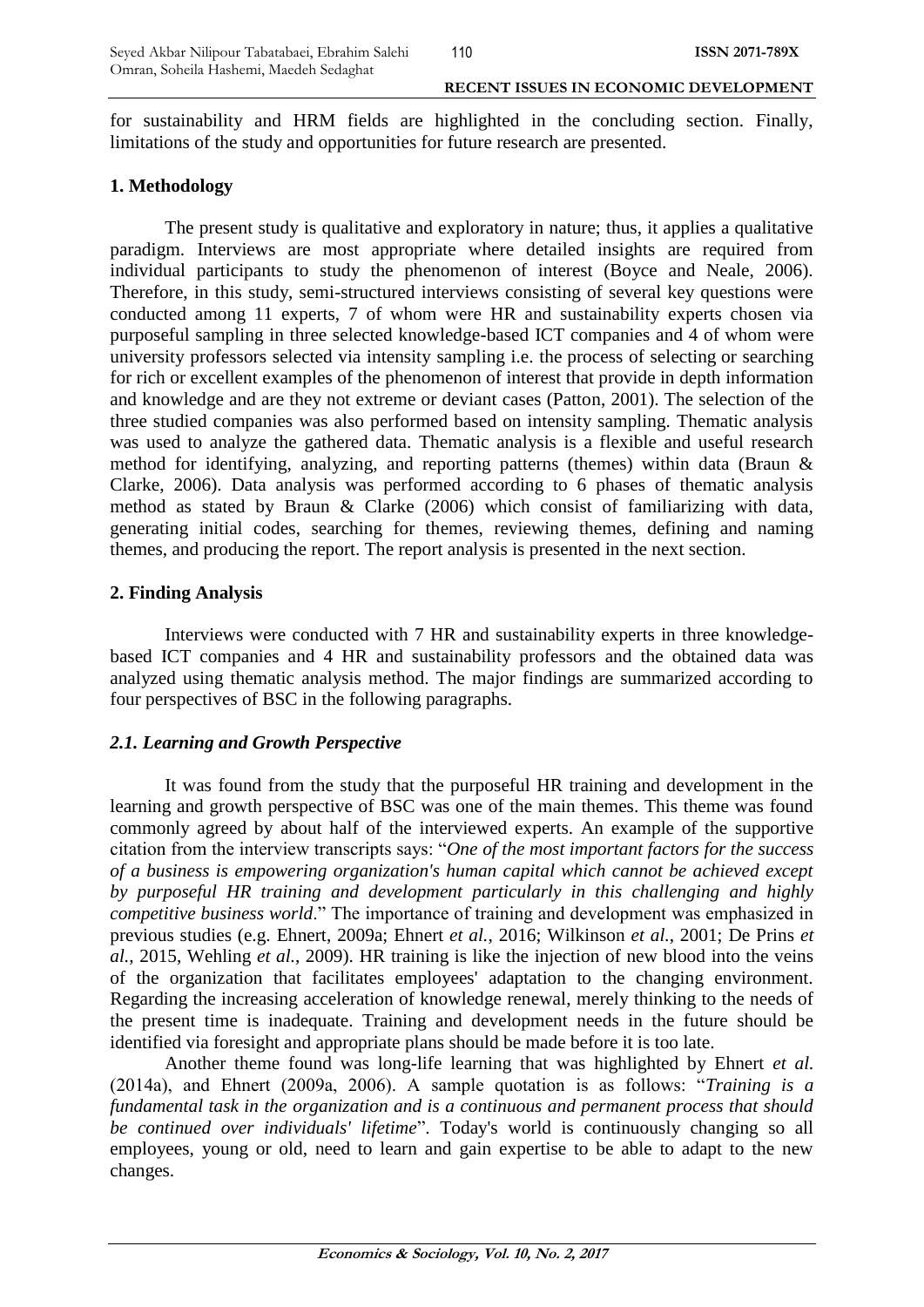Equal opportunity for individual's growth was found as another important theme in the learning and growth perspective that suggests with a sustainable approach, training should be provided without gender and ethnic discrimination and all members of the organization should have the equal opportunity for training and development as also affirmed by Cohen *et al.* (2012), Ehnert *et al.* (2016), Hirsig *et al.* (2014) and Debreaux (2014) and as an HR expert said "*Organizations should have the equal policies for their employees' regardless of their gender, ethnic or religion*". It can also be implied that promotion should be performed based on merit and professional capabilities of employees.

Organizational learning in the field of sustainability was found as the other theme that was accentuated by Gollan and Xu (2014) and Kira and Lifvergren (2014) as sharing of common values, respecting to each members' competence and organizational learning were stated as critical factors. An example of the experts' quotation who was an HR professor is: "*Common ideal should be developed, learned and taught by every single employee*". In fact, by sharing knowledge and experience and its integration at all levels of organization, information synergy and proper interaction can be achieved which lead to productive teamwork and facilitate dealing with challenges that are key features of a sustainable approach.

In sum, four themes were identified in learning and growth perspective including purposeful HR training and development, long-life learning, equal opportunity for individual's growth, and organizational learning in the field of sustainability.

#### *2.2. Internal Process Perspective*

The study revealed four themes in the internal process perspective of BSC. The first theme was developing sustainable working systems. Sustainable work systems focus on HR development and regeneration and on the prevention of negative consequences of stressful work systems as highly emphasized in previous studies such as Docherty *et al.* (2002, 2003), Kira (2003), Kira and Lifvrgren (2014), Becke (2014), and Zink (2014). The citations from the interviews that support the argument include: "*Designing and implementation of working systems that help develop HRs and make them eager to stay in the company are major factors in the success of the company's performance*". "*A working environment should be designed in the way that employees feel comfortable and be confronted with the least damage to their physical, psychological and mental health*". Implementation of sustainable work systems will lead to high quality of work life and ultimately result in better performance of the individual and organization.

The second theme found was reward systems and motivational incentives consistent with sustainability goals. Contrary to mainly financial rewards in traditional approach, having various, flexible and purposeful reward programs is of particular importance as highlighted by Harry (2014), Ehnert (2009a) and Zaugg *et al.* (2001). Almost all the respondents have agreed that purposeful and fair reward systems are essential as they can heighten employees' motivation and boost their performance and productivity as one of the HR managers stated: "*Reward policies should be set in a way that have high positive effects on realizing the value creation and strengthening the culture of performance and innovation*".

Change with sustainability approach was the third theme highlighted in the study as asserted by Gollan and Xu (2014), Hoeppe (2014) and Gollan (2006). A few of the respondents opined that "*Organizational change is a kind of organizational renewal which will lead to innovation and adaptation within the organization as it is expected by sustainability ideals*", or "*Change landscape should be drawn and common sense should be created based on sustainability goals to foster efforts to achieve the goals which also entails efficient change management*". It signifies that the mission of organization to move toward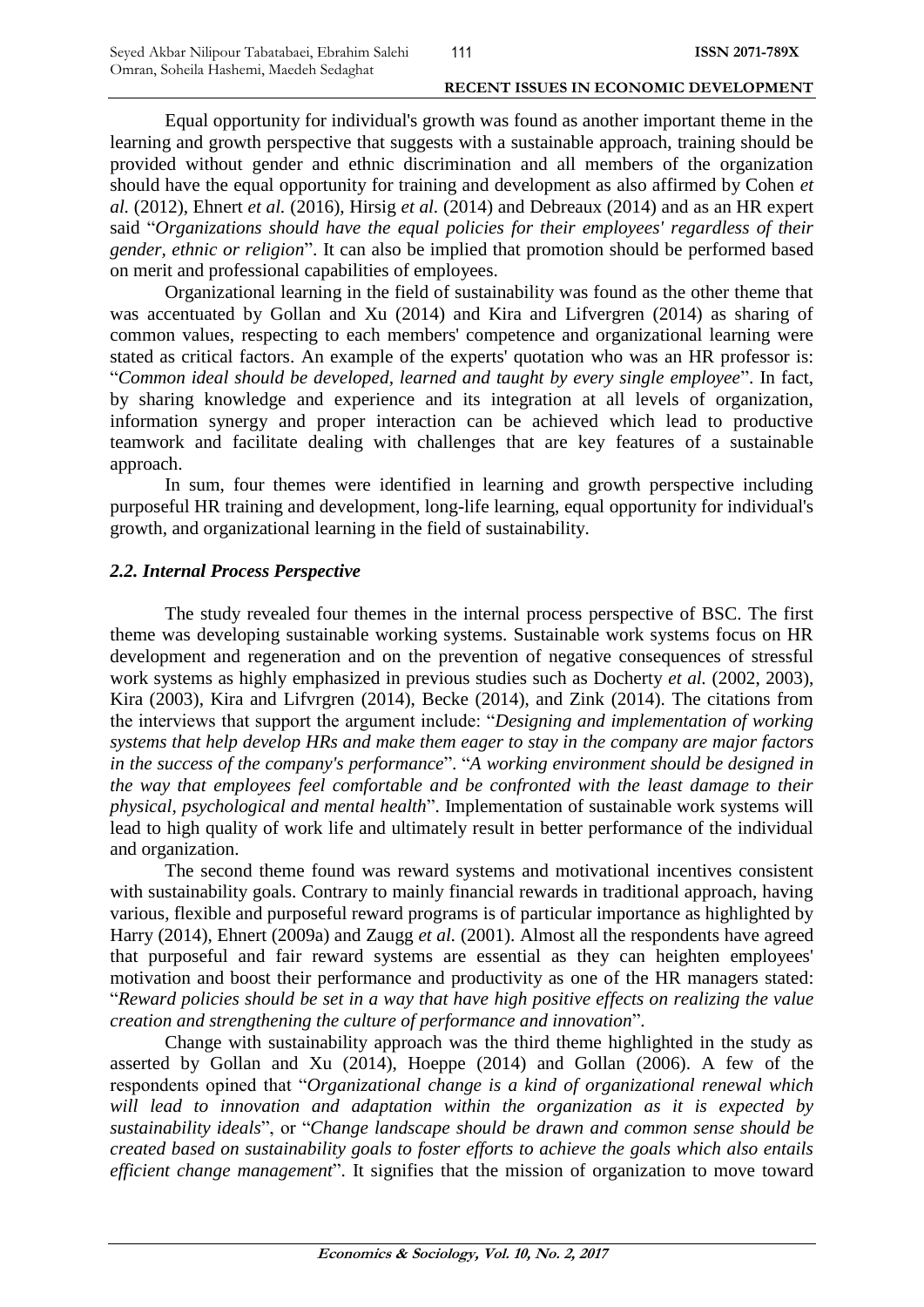accepting and implementing sustainable strategies, principles, practices and structures is the creation of shared value of sustainability among all members of the organization.

The fourth theme was HR regeneration that was highly emphasized in prior studies (e.g. Becke, 2014; Ehnert, 2006, 2009a; Docherty *et al.*, 2002, 2009; Kira and Lifvrgren, 2014; Kira, 2002, 2003; Dorenbosch, 2014; Mariappanadar, 2003, 2014). One respondent who was a HR Director viewed that "*For the continuity of efficient performance of HRs, their needs must be met properly*". HR development, reproduction, and regeneration is one of the essential prerequisites that organizations need to ensure the access to human resources with the required skills and motivation.

Developing sustainable working systems, reward systems and motivational incentives consistent with sustainability goals, change with sustainability approach and HR regeneration were four themes found in the internal process perspective of BSC.

## *2.3. Stakeholders Perspective*

In the beginning of the section, it should be noted that in this study as sustainability approach has wider view than merely customers, stakeholders' perspective was chosen instead of customer perspective of BSC. In this perspective, five themes were derived from the expert's opinions analysis. The first theme was providing dialogue spaces for stakeholders as it was noted in researches conducted by Harry (2014), Ehnert *et al.* (2014a), Osranek & Zink (2014), Guerci *et al.* (2014), Kramar (2014), and Wehling *et al.* (2009). One of the respondents who was an HR manager opined that "*Holding meetings with different groups of stakeholders such as clients, staff, NGOs periodically bring about helpful comments, and suggestions that would lead to multilateral understandings of each parties' interests*". In the current situation of business world, merely considering the interests of shareholders or some other stakeholders such as customers is illogical as the world has seen many challenges such as global warming, air and water pollution, and decreasing diversity of plants and animals. All these global issues are happening due to the lack of business authorities' attention to the impacts of their activities on the surrounding environment. Unlike the traditional model of businesses, sustainable approach considers the interests of different groups of stakeholders that would be achieved through constructive, continuous and purposeful communication between organization and different parties. This perspective assists organizations in creating more value and contribute greatly to best achieve the desired results for all parties of interests.

Increased employability was the second theme in this perspective. According to the interviewee's opinions, actions and programs to improve the professional development of individuals were mentioned necessary since improving employees' professional skills and specialized knowledge in the long term will prevent the social and human damages caused by unemployment problems. For example, one of the manager said that "*To improve employee's' employment potential and to develop their skillset, investment in training and development, should be done*". The importance of employability was highlighted in prior research conducted by Zaugg *et al.* (2001), Ehnert (2009a), Zink (2014).

Health and safety of HRs was the third theme that was also affirmed by past studies including Kira and Lifvergren (2014), Boudreau and Ramstad (2005), Mariappanadar (2003, 2014), Ehnert (2009a; b) and Zink (2014). Health and safety at work and investments to maintain and improve it are concerned as a basis of sustainability of organizations. Among important issues raised in interviews with managers and experts were prevention of the negative effects of indoor pollution, inappropriate working hours and workload and considering the hygiene of the working environment since if these factors are overlooked, they will threaten employees' physical and mental health.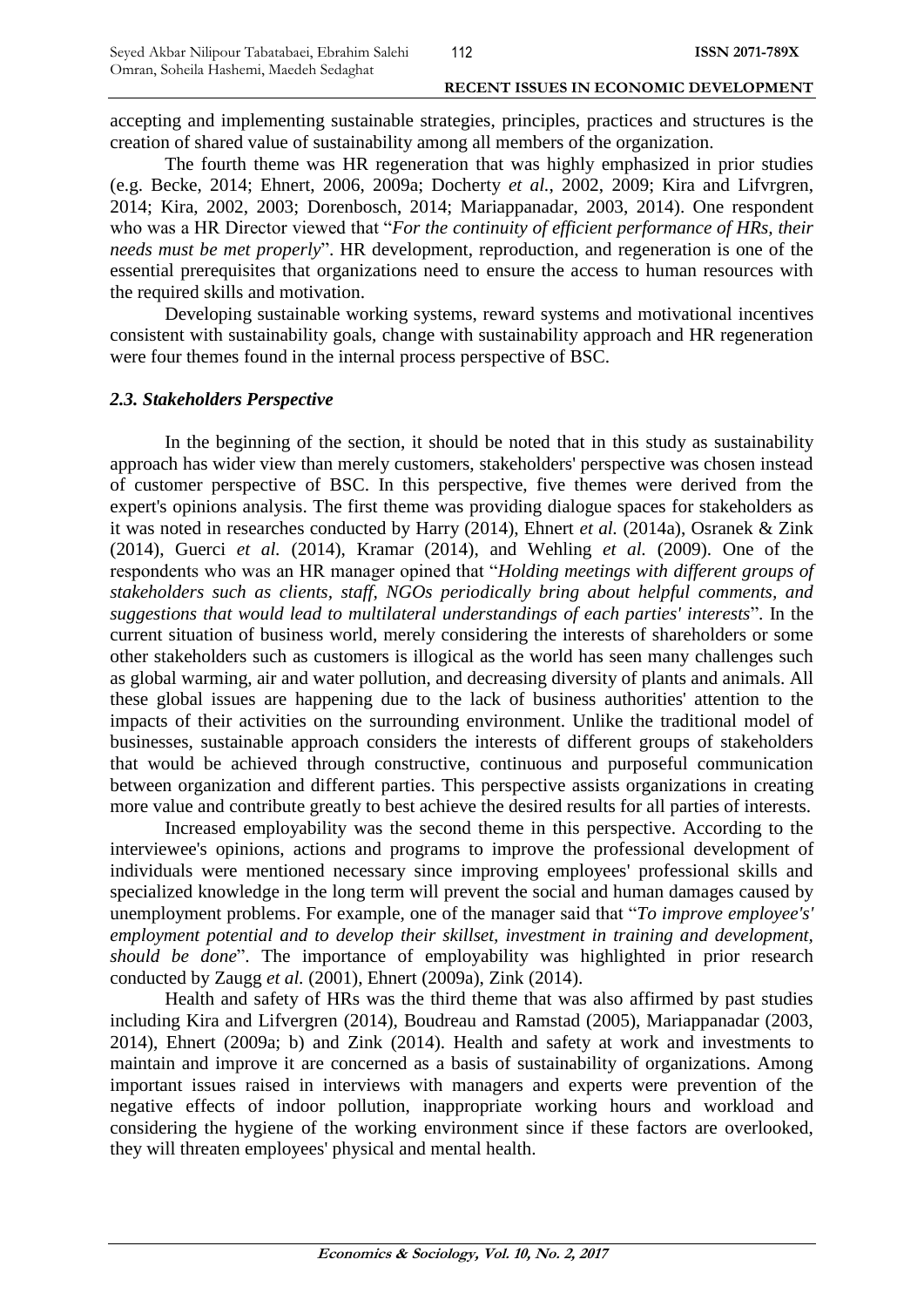Work–life balance was stated by more than half the interviewees and it can be said that this is the most cited factor in sustainability and HR-related literature that reflects a close association between work-life balance and employee productivity, motivation and retention (e.g. Zaugg *et al.*, 2001; Hoeppe, 2014; De Prins, 2015; Kramar, 2014; Ehnert, 2009a; Gollan, 2000). Respondents stated that "*Work life balance initiatives including the possibility of distance working, flexible or floating working hours, and recreational programs should be highly acknowledged to help employees in responding their commitments at work and at home*" "*reduction in absenteeism, increased employee morale levels at work, higher employee engagement, increased creativity and involvement and reduced stress levels are the positive outcomes of creating work-life balance which pinpoints the significance of this factor*".

The last theme found in this perspective was controlling HRM negative externalities on HR as asserted in prior studies (e.g. Ehnert *et al.*, 2014b; Mariappanadar, 2003, 2014; Ehnert, 2009a; Pfeffer, 2010; Wilkinson, 2005; Kira, 2003). This factor aims to adopt policies and measures to reduce or eliminate stressors in organizations like work intensity, the uncertainty of tasks, displaced monitoring, and unfair assessments. Adopting strategies and practices in HRM systems such as downsizing, outsourcing, temporary contracts, part-time work have negative effects on employees' life in the forms of loss of the confidence, inability to work, burnout, and other health-related problems.

In sum, providing dialogue spaces for stakeholders, increased employability, health, and safety of HRs, work-life balance, controlling HRM negative externalities on HR were the five themes in stakeholders' perspective.

## *2.4. Value Creation Perspective*

It is worth noting that value creation perspective is chosen instead of financial perspective of BSC as ascribing the contribution of human resources to strategic benefits in a monetary value is not that much possible because of the intangible characteristics of HR measures (Becker *et al.*, 2015). Moreover, sustainability perspective considers the ecological, economic, and social resources of a system not merely the financial bottom line (Wilkinson *et al.*, 2001), thus, it can be inferred that focusing on monetary targets is not enough. That is why value creation perspective is more comprehensive that regards the monetary and nonmonetary values created by HR strategies and practices. Additionally, it can be ascertained that obtaining non-financial values will lead to financial values for the organization in the long time horizon. After mentioning the logic behind the value creation perspective, the themes found in this perspective are presented and discussed in the following.

Organizational reputation was stated as the first value that can achieved via sustainability perspective to HR practices since this factor can positively influence employer of branding (Lis, 2012) and winning in the "war for talent" (Boudrea and Ramstad, 2005) and consequently can strengthen an organization's position in its industry. Citations from the interviews say that "*by acting in a responsible manner and be accountable to your stakeholders, good reputation can be achieved*"; "*seriousness and diligence in fulfilling the responsibilities committed to the different stakeholders will ensure organization's success*" Creating sustainable values for individuals and the society as a whole ensures a positive corporate image as affirmed by Hoeppe (2014), Lis (2012), App *et al.* (2012), Ehnert *et al.* (2014c).

Social legitimacy was mentioned as the other value that can strengthen organization's license to operation since it will be recognized as an accountable entity. This theme was highlighted as a salient achievement of sustainability perspective in prior research (e.g. Ehnert, 2009a, b; Ehnert *et al.*, 2014a; Ehnert, 2014, 2009a). In our study, one respondent who was a university professor stated that "*For example, one way of responding our social* 

113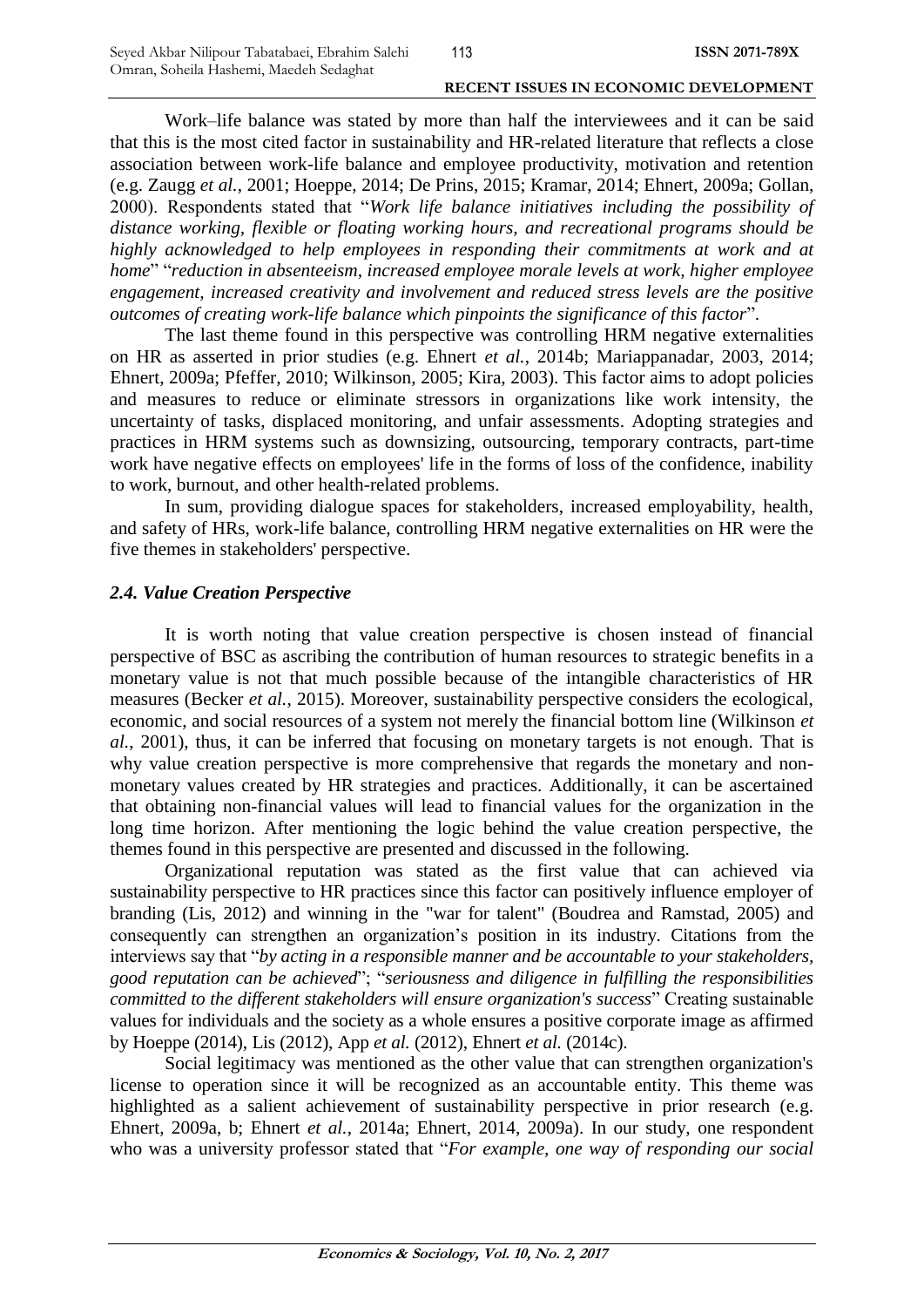*responsibilities is that our company and our employees are actively involved in charitable programs and many of our staff are members of NGOs and do volunteering activities*".

Attraction and retention of skilled, motivated and committed HR was raised as the other theme in this perspective. The following response indicates a sample of such theme: "*One of the central missions of the HRM is the attraction and development of competent and skilled HRs which can be more accessible and successful through sustainability perspective in HRM system*". Attraction and retention of skilled and motivated HR has been one of the promises for organizations that actively implement sustainability initiatives as it is confirmed in earlier studies (e.g. Hoeppe, 2014; Wagner, 2011; Boudreau & Ramstad, 2005; Zaugg *et al.*, 2001; Wehling *et al.*, 2009).

Organizational dynamics was the other theme derived in this study that has not been mentioned in prior research to the authors' knowledge. Stacey (2007, p. 240) defined organizational dynamics as "the patterns of movement in the activity in the joint activity people undertake, organizational strategies, and its purposes over time and how actors involved are engaged in, and think about, this movement". By this definition, it can be inferred that organizational dynamics aims to develop intellectual perspective on today's complex work environment, and to explore the practical applications required to thrive. The following citations support this argument: "*Adoption of sustainable performance over the long term will lead to improved financial performance, increase competitive advantage and create organizational dynamics*"; "*The satisfaction of stakeholders' interests ensures the future viability, sustainability and dynamics*"; "*As sustainability perspective encourages guiding, coaching, supporting and promoting employees, this would bring about more active, innovative and dynamic atmosphere at workplace in organizations*". Sustainable HRM practices such as open communication up and down, encouraging decision making at all levels, encouraging innovation through employee involvement and self-expression, and treating members with respect and appreciation are considered as the influential factors on organizational dynamics that all external and internal groups of stakeholders will benefit from it and that is why organizational dynamics was stated as the value in this study according to the interviewees.

From the viewpoints of the interviewees, one of the consequences resulting from the establishment of sustainable HRM (if accurately implemented) was organizational sustainability that enables organizations to develop and maintain their long-term performance and the continued satisfaction of their stakeholders. It can be deduced that through sustainability lens, all employees endeavor to deliver their specific creative and innovative thoughts and change them into products and services not only compatible with environmental and social interests but also these high quality products and services generate economic value. Thus, the triple bottom line will be realized and organizational sustainability will be achieved as some managers found that "*through the development of innovative and sustainable performance embedded in sustainability perspective, the ability of organizations to achieve organizational sustainability will be boosted*"; "*To survive in the complex and changing conditions, implementing sustainability strategies help acquire corporate sustainability*"; "*Making a balance among economic, social and environmental interests results in corporate sustainability in the long run*". Organizational sustainability was accentuated by earlier studies (e.g. Guerci *et al.*, 2014; Ehnert *et al.*, 2014a; Sroufe *et al.*, 2010; Gollan & Xu, 2014).

Sustainable competitive advantage was the other theme in the value creation perspective. Through developing and implementing sustainability strategies and principles, such capabilities and competencies will be embedded in the organizations that bring on value creation and sustainable competitive advantage for the organization. Harry stated that sustainable competitive advantages will be accessible via strategic, and future-oriented outlook as well as timely and appropriate utilization of strategic resources according to new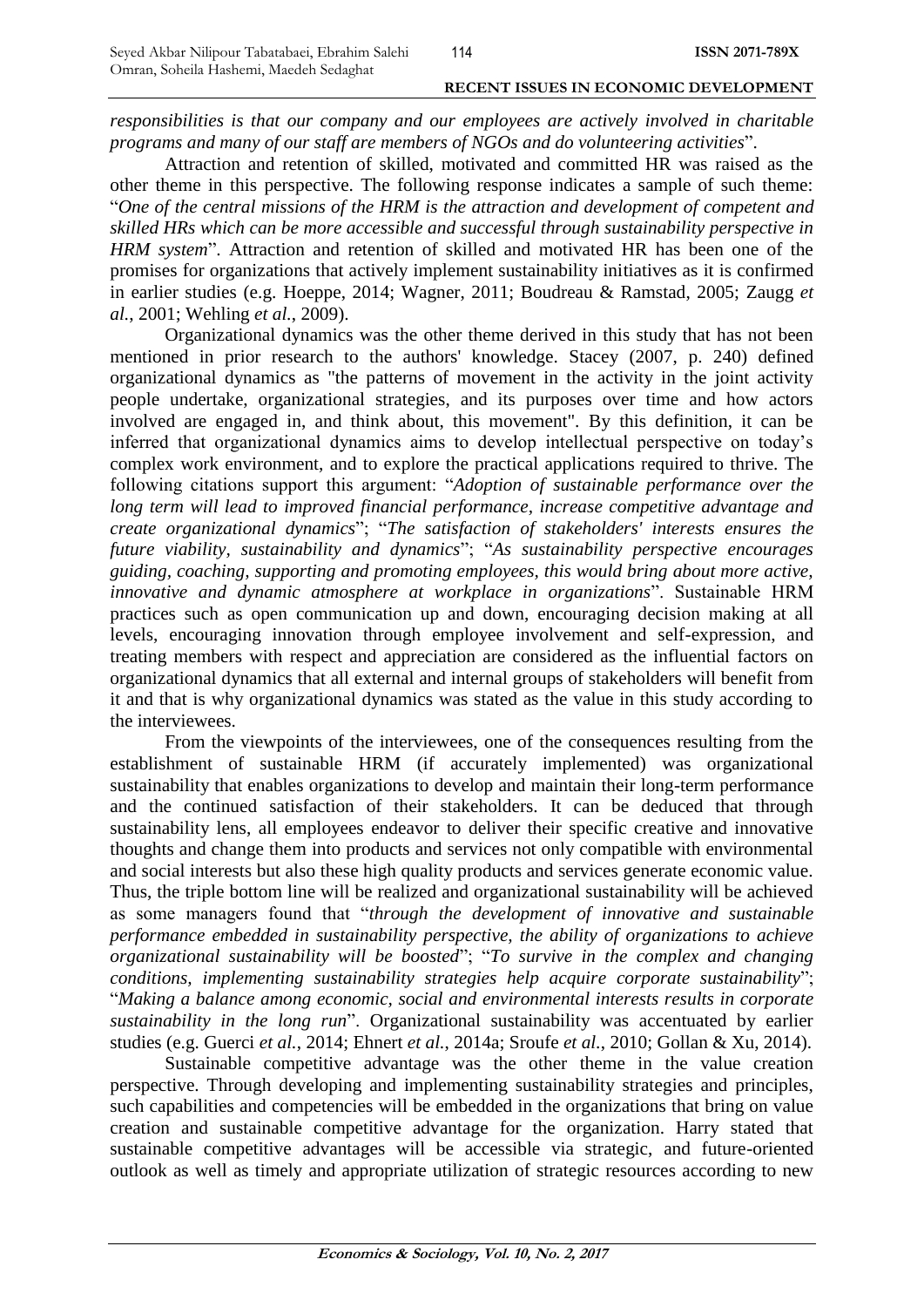approaches such as sustainability (Harry, 2014). In the present competitive world, attracting high quality and motivated HRs, investing on their development, implementing innovation encouraging policies as suggested in Sustainable HRM result in organization's compatibility and make it capable to remain safe from heavy surges of competitive environment and over the long time, it brings on sustained competitive advantage. In this argument, an HRM professor declared that "*the results of the sustainability of HRM systems such as commitment, flexibility, knowledge, skills and confidence lead to a sustainable competitive advantage*".

Increased productivity was stated as the other theme in the study. As Gollan and Xu (2014) asserted adopting Sustainable HRM strategy will positively influence on employee satisfaction, commitment and on the traditional organizational objectives of increased productivity and profits. One of the respondents who was a HR Director confirmed that "*with focusing on sustainability goals and strategies in HRM system like creating a family like atmosphere, caring for employees' work-life balance, sharing organization's goals and visions with employees, constant appreciation, organizations will enjoy increased productivity*". Creating a more human workplace culture that puts employees first, concerning employees as a whole person – not just an employee, giving employees a purpose and inspiring and encouraging each and every one of them to help achieve the goals, training and retraining and being transparent are conceived as influential Sustainable HRM practices resulting in increased productivity.

In total, seven themes were obtained in value creation perspectives which were organizational reputation, social legitimacy, attracting and retention of skilled, motivated and committed HR, organizational dynamics, organizational sustainability, sustainable competitive advantage, and increased productivity.

The key success factors of Sustainable HRM model based on BSC found in the present study are summarized in *Table 1* with the related prior studies.

| <b>Key Success</b>                  |                                                                                                                           |  |
|-------------------------------------|---------------------------------------------------------------------------------------------------------------------------|--|
| <b>Factors of Proposed</b>          | <b>Related Prior Studies</b>                                                                                              |  |
| Model                               |                                                                                                                           |  |
|                                     | $\mathfrak{D}$                                                                                                            |  |
| Learning & Growth Perspective       |                                                                                                                           |  |
|                                     | Ehnert et al. (2016), De Prins et al. (2015, 2014), Mariappanadar (2014), Kira &                                          |  |
| <b>Purposeful Training</b>          | Lifvergren (2014), Gollan & Xu (2014), Osranek & Zink (2014), Hoeppe                                                      |  |
| and Development of                  | (2014), Harry (2014), Taylor et al. (2012), Cohen et al. (2012), Renwick et al.                                           |  |
| <b>HRs</b>                          | (2011), Ehnert (2009a, 2006), Wehling et al. (2009), Ehnert & Brewster (2008),                                            |  |
|                                     | Colbert & Kurucz (2007), Gollan (2006), Wilkinson et al. (2001)                                                           |  |
| Life-long Learning                  | Ehnert (2011, 2009a, 2006), Ehnert et al. (2014a), Melnikas (2010)                                                        |  |
| <b>Equal Opportunities</b>          | Ehnert et al. (2016), Debreaux (2014), Hirsig et al. (2014), Cohen et al. (2012),<br>Wehling et al. (2009), Ehnert (2006) |  |
| for Individual                      |                                                                                                                           |  |
| Development                         |                                                                                                                           |  |
| Organizational                      | De Prins et al. (2015), Becke (2014), Kira & Lifvergren (2014), Gollan & Xu                                               |  |
| Learning                            | (2014), Ehnert et al. (2014c), Gollan (2000)                                                                              |  |
| <b>Internal Process Perspective</b> |                                                                                                                           |  |
| Developing                          |                                                                                                                           |  |
| Sustainable Work                    | Becke (2014), Kira & Lifvergren (2014), Hirsig et al. (2014), Zink (2014),                                                |  |
| <b>Systems</b>                      | Jackson (2012), Docherty et al. (2002, 2009), Kira & Forslin (2008), Kira (2003)                                          |  |
| <b>Reward Systems</b>               | Harry (2014), Ehnert et al. (2014c), Pippoli et al. (2014), Osranek & Zink                                                |  |
| and Motivational                    | (2014), Gollan & Xu (2014), Debreaux (2014), Renwick et al. (2011), Wehling                                               |  |
| Incentives                          | et al. (2009), Ehnert (2009a, 2006), Zaugg et al. (2001)                                                                  |  |

Table 1. Key success factors of proposed model with the related prior studies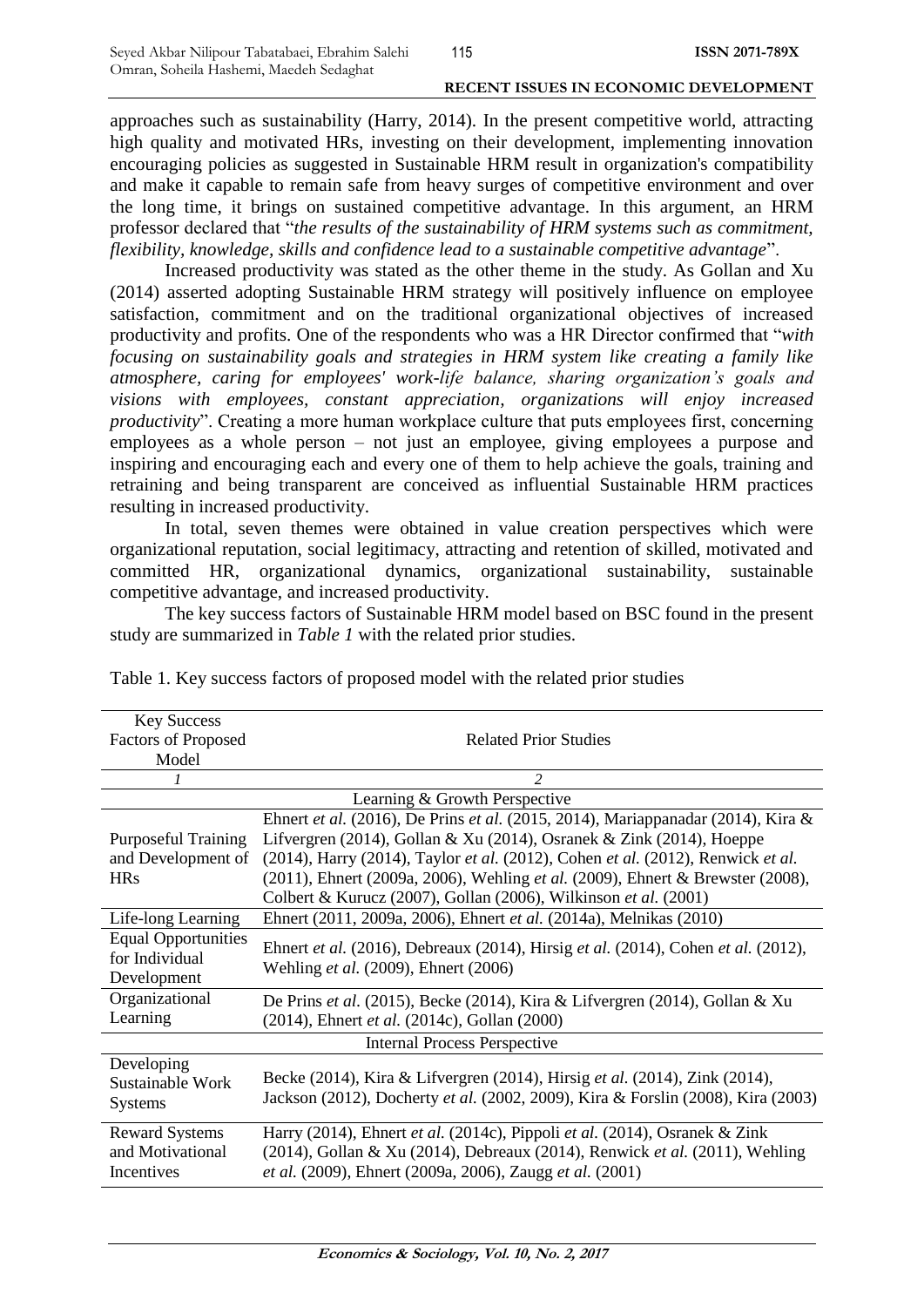Seyed Akbar Nilipour Tabatabaei, Ebrahim Salehi Omran, Soheila Hashemi, Maedeh Sedaghat

| 1                                                                               | $\overline{c}$                                                                                                                                                                                                                                                                                                                                                                                                    |  |
|---------------------------------------------------------------------------------|-------------------------------------------------------------------------------------------------------------------------------------------------------------------------------------------------------------------------------------------------------------------------------------------------------------------------------------------------------------------------------------------------------------------|--|
| Change toward<br>Sustainability                                                 | Hoeppe (2014), Mariappanadar (2014), Becke (2014), Gollan & Xu (2014),<br>Debreaux (2014), Ehnert et al. (2014c), Ghosh et al. (2014), Ehnert (2009a),<br>Wehling et al. (2009), Colbert & Kurucz (2007), Wilkinson et al. (2001),<br>Gollan (2000, 2006)                                                                                                                                                         |  |
| HRs' Regeneration                                                               | Kira & Lifvergren (2014), Hoeppe (2014), Mariappanadar (2014), Gollan & Xu<br>(2014), Becke (2014), Dorenbosch (2014), Docherty et al. (2002, 2009), Ehnert<br>(2009a, 2006), Kira (2003), Wilkinson et al. (2001)                                                                                                                                                                                                |  |
| <b>Stakeholders Perspective</b>                                                 |                                                                                                                                                                                                                                                                                                                                                                                                                   |  |
| Dialogue between<br>Stakeholders                                                | Ehnert et al. (2016), De Prins et al. (2015, 2014), Harry (2014), Ehnert et al.<br>(2014b, c), Kira & Lifvergren (2014), Gollan & Xu (2014), Guerci et al. (2014),<br>Zink (2014), Osranek & Zink (2014), Becke (2014, 2010), Hirsig et al. (2014),<br>Kramar (2014), Rae & Sands (2013), Guerci & Vinante (2011), Wehling et al.<br>(2009), Colbert et al. (2007), Schuler & Jackson (2005), Zink (2005)         |  |
| Health & Safety of<br><b>HRs</b>                                                | Ehnert et al. (2016), De Prins et al. (2015, 2014), Harry (2014), Ehnert et al.<br>(2014b, c), Kira & Lifvergren (2014), Dorenbosch (2014), Hoeppe (2014), Zink<br>(2014), Osranek & Zink (2014), Becke (2014), Hirsig et al. (2014),<br>Mariappanadar (2014, 2003), Pfeffer (2010), Ehnert (2009a, b, 2006), Docherty<br>et al. (2002, 2009), Wehling et al. (2009), Kira & Forslin (2008), Kira (2002,<br>2003) |  |
| Work-Life Balance                                                               | De Prins et al. (2015, 2014), Gollan & Xu (2014), Hoeppe (2014), Pipploli et al.<br>(2014), Kramar (2014), Ehnert (2009a, 2012, 2006), Zaugg et al. (2001), Gollan<br>(2000)                                                                                                                                                                                                                                      |  |
| Increased<br>Employability                                                      | De Prins et al. (2015, 2014), Zink (2014), Dorenbosch (2014), Hirsig et al.<br>(2014), Becke (2014), Pippoli et al. (2014), Ehnert (2006), Zaugg et al. (2001)                                                                                                                                                                                                                                                    |  |
| Controlling the<br>Negative Impacts of<br><b>HRM</b> Practices on<br><b>HRs</b> | Ehnert et al. (2014b), Debreaux (2014), Mariappanadar (2014, 2003), Ehnert &<br>Harry (2012), Pfeffer (2010), Ehnert (2009a, b), Wilkinson (2005), Kira (2003),<br>Wilkinson et al. (2001), Gollan (2000)                                                                                                                                                                                                         |  |
|                                                                                 | Value Creation Perspective                                                                                                                                                                                                                                                                                                                                                                                        |  |
| Organizational<br>Reputation                                                    | Hoeppe (2014), Ehnert et al. (2014c), Lis (2012), App et al. (2012), Ehnert<br>(2011, 2009a) Moroko & Uncles (2008)                                                                                                                                                                                                                                                                                               |  |
| Social Legitimacy                                                               | Ehnert et al. (2014a), Ehnert (2014, 2011, 2009a, b), Cohen et al. (2012),                                                                                                                                                                                                                                                                                                                                        |  |
| Attracting &<br>Retaining Talented,<br>Skilled &<br>Motivated HRs               | Hoeppe (2014), Gollan & Xu (2014), Becke (2014), Maślanka-Wieczorek<br>$(2014)$ , App <i>et al.</i> $(2012)$ , Wagner $(2011)$ , Wehling <i>et al.</i> $(2009)$ , Docherty <i>et al.</i><br>(2009), Ehnert & Harry (2012), Ehnert (2009a), Boudreau & Ramstad (2005),<br>Zaugg et al. (2001)                                                                                                                      |  |
| Organizational<br>Dynamics                                                      |                                                                                                                                                                                                                                                                                                                                                                                                                   |  |
| Increased<br>Productivity                                                       | Gollan & Xu (2014), Becke (2014), Kramar (2014), Taylor et al. (2012), Cohen<br>et al. (2012), Ehnert (2009a), Docherty et al. (2009), Wilkinson et al. (2001),<br>Gollan (2006, 2000)                                                                                                                                                                                                                            |  |
| Organizational<br>Sustainability                                                | Guerci et al. (2014), Ehnert et al. (2014a), Gollan & Xu (2014), Zink (2014),<br>Cohen et al. (2012), Guerci & Vinante (2011), Jackson et al. (2011), Ricardo de<br>Souza et al. (2011), Wirtenberg et al. (2010), Sroufe et al. (2010), Colbert &<br>Kurucz (2010), Jabbour & Santos (2008), Colbert et al. (2007), Porter &<br>Kramar (2011, 2006), Bansal (2005), Gollan (2000)                                |  |
| Sustainable<br>Competitive<br>Advantage                                         | Harry (2014), Gollan & Xu (2014), Becke (2014), Hirsig et al. (2014), Ehnert<br>(2009a), Boudreau & Ramstad (2005), Schuler & Jackson (2005), Wilkinson et<br>al. (2001), Zaugg et al. (2001)                                                                                                                                                                                                                     |  |

#### **RECENT ISSUES IN ECONOMIC DEVELOPMENT**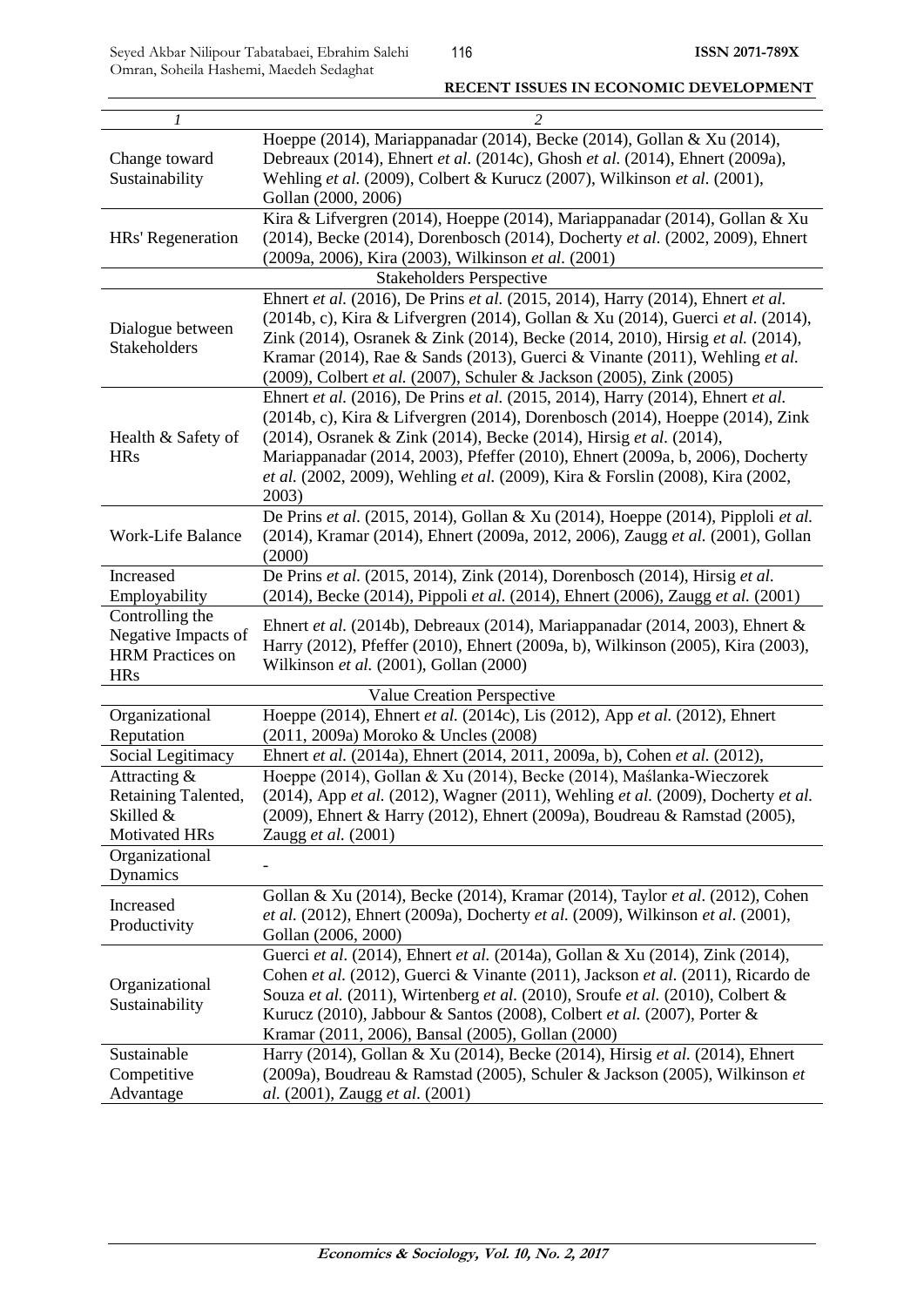## **3. Proposal of Sustainable HRM Model based on BSC**

The proposed model can be considered as a map for any organization thinking about implementing Sustainable HRM using BSC. The map allows the organization to focus on all the elements required to make the project a success, and helps avoid failures. Sustainable HRM key success factors extracted from the data obtained from interviews with experts in the framework of strategic management based on BSC is given in *Figure 1*. Detailed discussion of the key elements of the proposed model and guidelines based on the results of this study are provided in the following sections.



Figure 1. Sustainable HRM Model based on BSC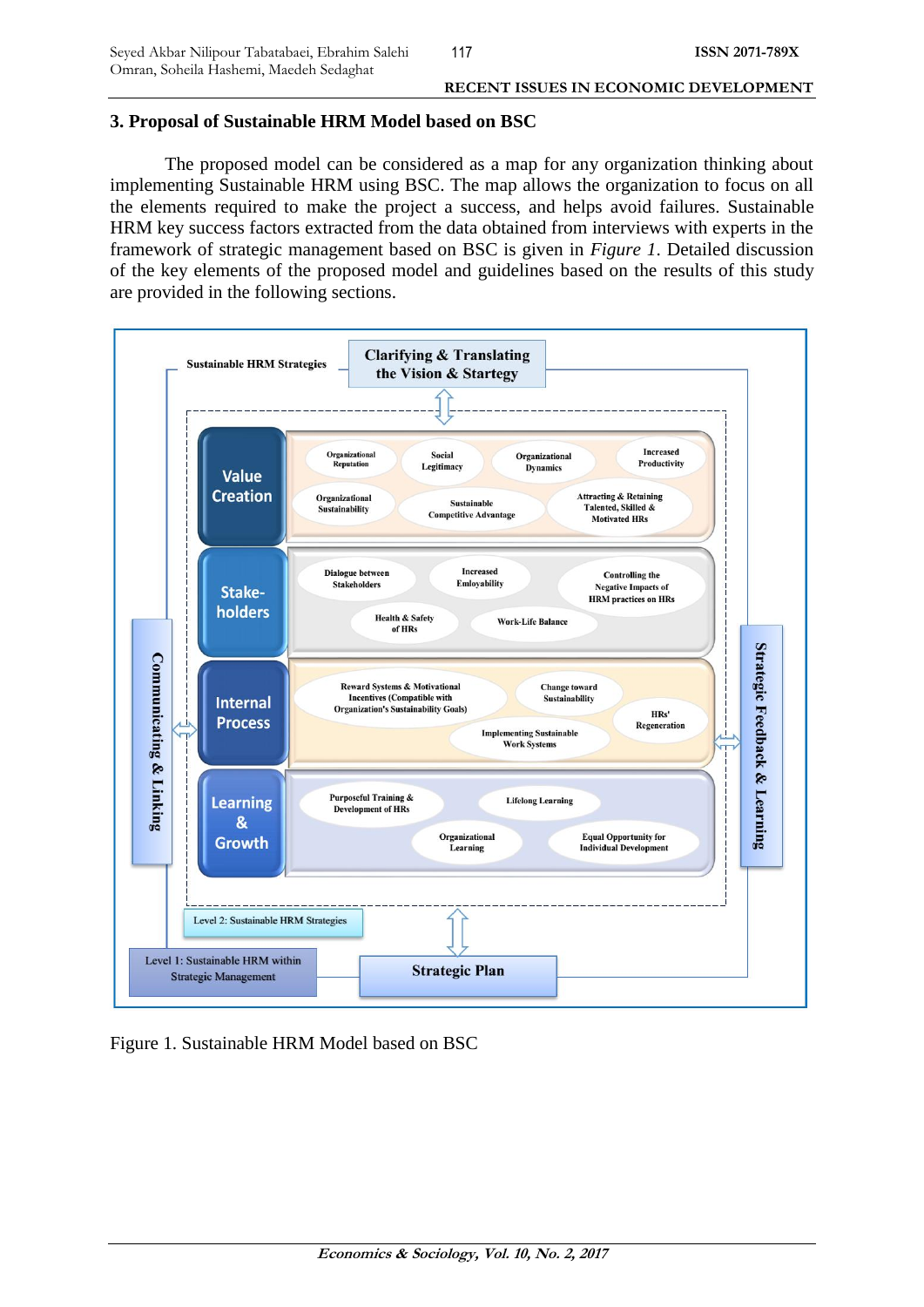## 118

#### **RECENT ISSUES IN ECONOMIC DEVELOPMENT**

## **4. Overview of the Model**

## *4.1. First level: Sustainable HRM within Strategic Management*

Identifying clearly the direction in which the organization should be headed is crucial. This needs to include identification of relevant sustainability strategies to be managed and its source and nature as well as sustainability needs. Sustainability strategies should be framed in terms of a direction not just a destination. Regarding the ever-increasing uncertainty and complexity and highly challenging decision-making, acquisition and application of Sustainable HRM offer the best capability an organization can have to change, adapt and influence its environment in a way that maximizes its performance over time. Strategic management vision and objectives need to be brought into perspective with sustainability of all the internal and external resources whether impacted by or impact the organization's business activities. This involves a comparison between the sustainability needed in the organization's systems including HRM and the level of the sustainability existed in the systems of the organization. This comparison will lead to identifying the Sustainable HRM gap. The vision and mission statement should be based on Sustainable HRM strategies relating to how the organization could be transformed in the future. Sustainable HRM based on BSC translates the organization's Sustainable HRM strategies into four perspectives of BSC to help managers draw a clear picture of the operations of the business along with strategy. It can also be served to communicate the strategy effectively throughout the organization. It should also be confirmed that developing an effective strategy depends on adopting a holistic approach like sustainability to all aspects of the organization. This involves strategic alignments among all aspects of the organization in order to create an appropriate Sustainable HRM system. As the organization's environments are changing rapidly and the consequent probable changes in stakeholders' value drivers and their priorities, a competitive analysis needs to be conducted regularly to proactively anticipate the forthcoming changes and make the required decisions. Moreover, organizations should assess the interrelation between strategic business plan functions, and the way strategic resources are structured to support these functions. The Sustainable HRM based on BSC therefore gives managers a way of ensuring from the alignment of both departmental and individual goals at all levels of the organization. Enhanced strategic feedback enables the organization to reflect on its situation, and thereby provides opportunities to perform the needed adaption or changes to fit the current circumstances. Strategic management and Sustainable HRM strategies should thus feed upon each other and need to work interdependently. Sustainable HRM strategies can be formulated when the complementary functions of strategic management and Sustainable HRM allow knowledge to flow from external or internal sources to the organization, and from the vision and mission or human resources or knowledge assets of the organization. An organization's objectives are shaped by the environment that in which it operates, and this will influence the nature of its strategic plans, which in turn influences the other strategies.

## *4.2. Second level: Sustainable HRM Strategies*

In an ideal world everybody in the organization would understand the strategy. The individuals would grasp how their actions benefit the process of achieving the ultimate objective. Sustainable HRM strategies are divided into four perspectives of BSC including learning and growth, internal process, stakeholders, and value creation. These four perspectives incorporate aspects that have an influence on the performance of the organization and can enable the organization to devise future strategy and development, and to deal with the major intended and emergent initiatives. The proposed model aims to create a balance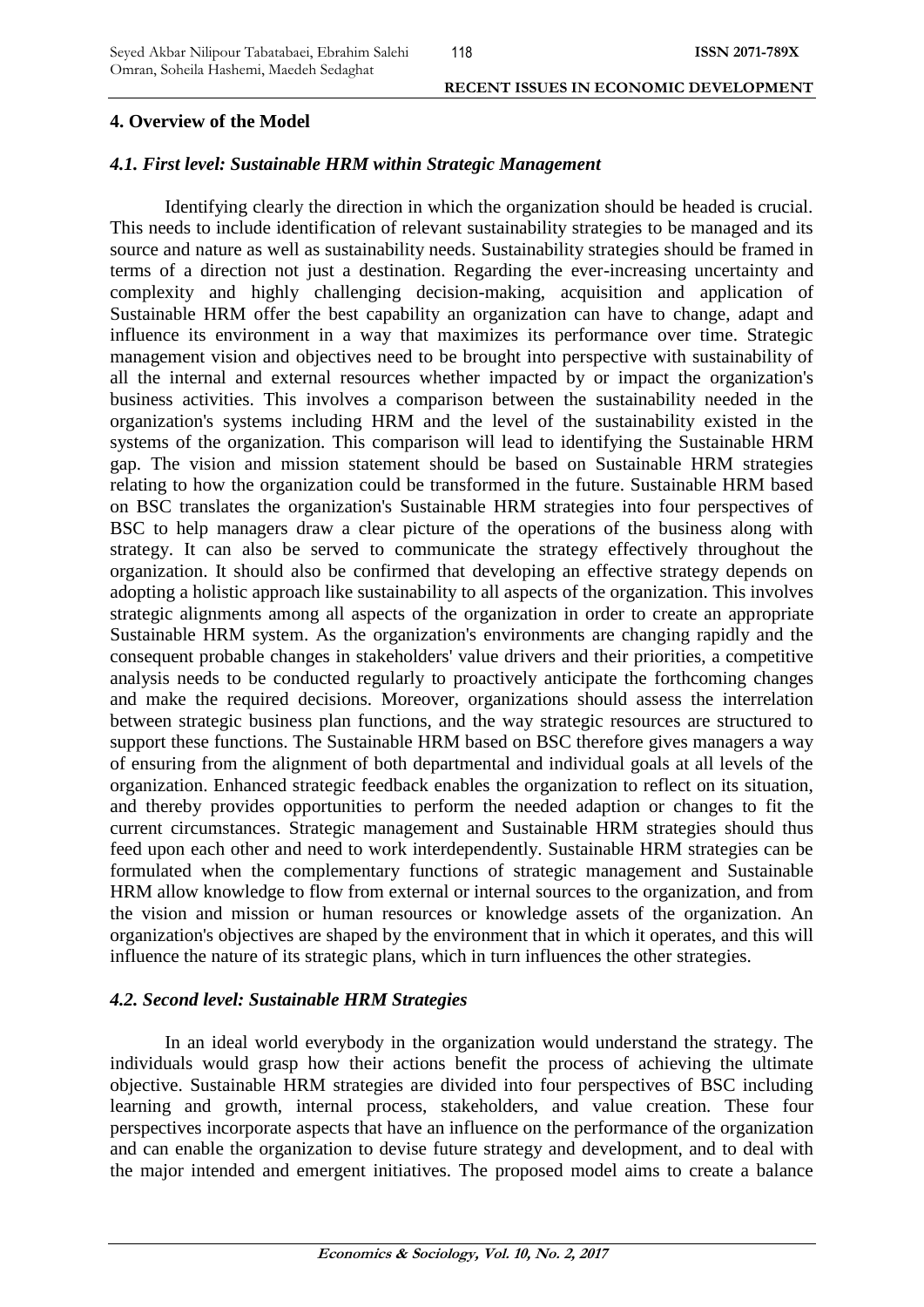between internal and external stakeholders and to design internal business processes according to Sustainable HRM strategies in a way that ensures Sustainable HRM goals' fulfilment which are visualized in value creation perspective. Considering wider stakeholder needs is essential as Harry (2014) asserted that ignorance of wider stakeholder needs can destroy even those with the largest pool of resources and the most clear-sighted strategy. Sustainable HRM strategies in learning and growth acted as the fundamental infrastructure the organization needs to invest on as they are the basis for the creation of organizational capabilities, particularly when combined through other processes and activities embedded in the Sustainable HRM perspective. All the mentioned processes of strategic management and key success factors in each BSC perspective should effectively work and collaborate in order to make a substantial contribution to the sustainability of working systems, organizations, and societies.

Applying sustainability as a comprehensive approach for HRM strategies and practices can develop a better understanding of stakeholders' relationships including employees as the core and precious capital of organizations. Moreover, it effectively contributes to long-term viability of organizations as it embeds particular capabilities within organizations that positively influence efficiency and effectiveness, along with flexibility and responsiveness to external environmental changes.

## **Conclusion**

Sustainability is a strategic issue for HRM that is necessary for a company's long-term access to resources needed for business in the future including human resources and longterm viability to maintain the social legitimacy of their commercial operations for which they need to control the risks from producing harmful or negative externalities on natural and social environments (Ehnert *et al.*, 2014c). The theoretical body of knowledge as far as Sustainable HRM is concerned is still in its early stages. Sustainable HRM is a new phenomenon within management systems, and thus implementation methodologies are still developing with experience. To join this attempt, this study intended to provide required data to guide the successful development of such systems or to predict expectations about the potential benefits. Based on strategic management and BSC perspectives, this study developed a Sustainable HRM model for the effective and ethical management of HRs. This study emphasized the impact of advanced managerial concept and tool which result in synergy when applied concurrently. This paper was conducted in knowledge-based ICT companies as these knowledge-intensive companies are highly dependent on the knowledge employees and these skilled and professional HRs are the main assets of the ICT companies. In this qualitative study, the data was gathered by experts' interviews and analyzed using thematic analysis method. After analyzing the data, 20 critical factors were identified that must be considered carefully to secure strategic success of Sustainable HRM. Through identifying critical success factors of Sustainable HRM in each perspective of BSC, this paper contributes new knowledge to this important emerging and under-researched area of HRM. This study is possibly the first attempt to develop Sustainable HRM model based on BSC to the authors' knowledge.

The study agreed that the Sustainable HRM project can yield to a wide selection of benefits that are of a tangible and intangible nature. The proposed model is hypothesized to deliver a comprehensive approach to successful Sustainable HRM project. The model is expected to be useful to a wide range of organizations, since it provides for Sustainable HRM implementation plans to suit any business situation. It is to be hoped that by describing and analyzing the major and significant factors in moving towards a Sustainable HRM system, this research has contributed to the successful realization of sustainability goals in both HRM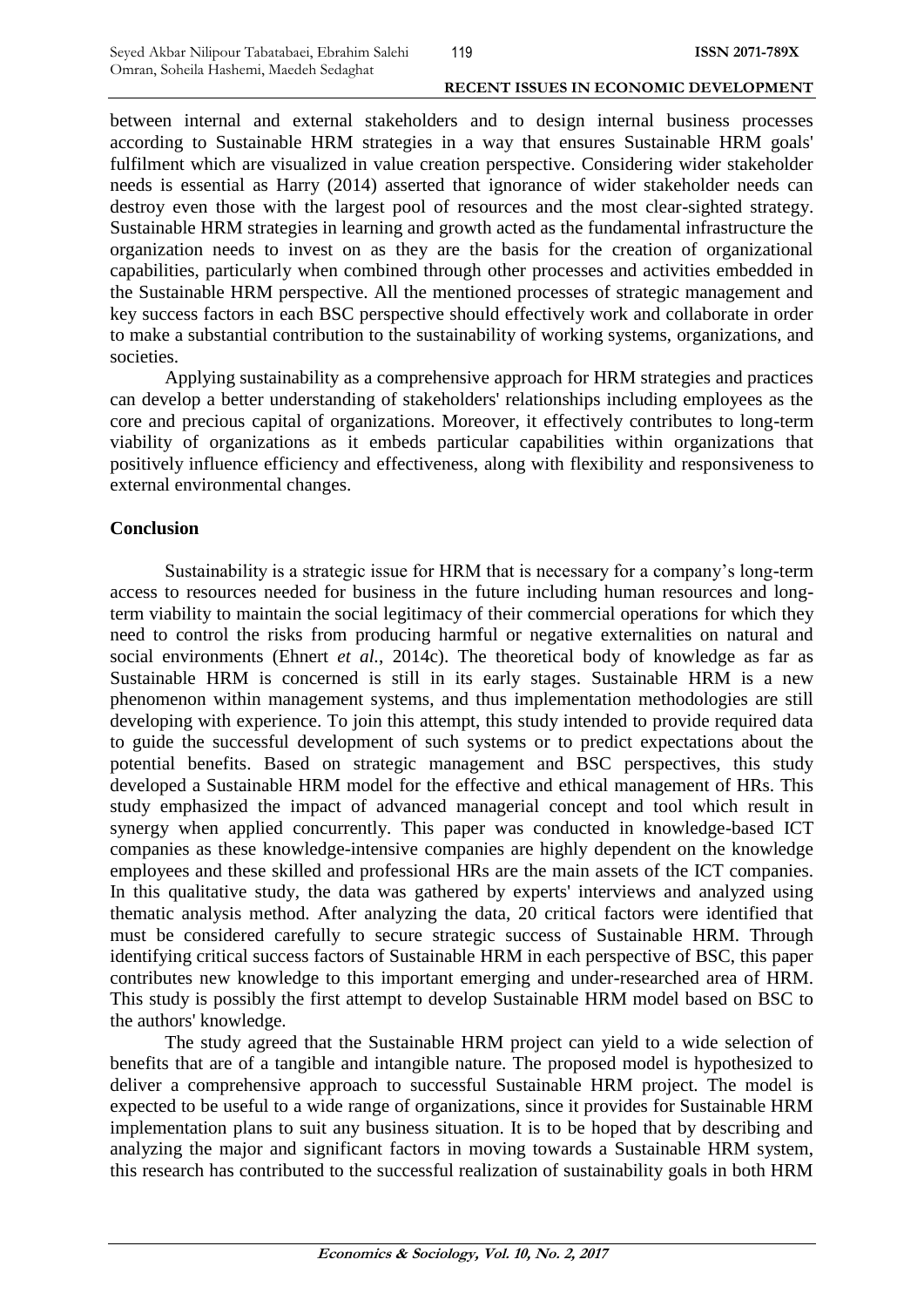systems and organizations and to showing how this approach has a potential to be transformed to a state where it will be able to meet the challenges in the HRM systems in the increasingly global economy of knowledge and high level skills. Moreover, it is hoped that the theory and research findings presented in this research can aid the development of Sustainable HRM, as well as serving as a consultative tool for organizations in their Sustainable HRM projects. This study's proposed model is also considered to strengthen the balance between the internal capabilities of the organization and the external environment. In particular, the study has been uniquely effective in identifying and describing components that make up the integrative approach to strategic management and Sustainable HRM using BSC. This paper has contributed to the general body of works that have suggested the significance of Sustainable HRM strategies as an influence on organizational strategic management. This has allowed comparisons to be made with general and sustainable approach to HRM and will also contribute to the still small number of studies on the sectors of the Middle East and Iran in particular. The findings help HRM professionals in this region to identify ways to improve their practices in order to meet the need many of them have for attracting and maintaining skilled, motivated and committed HRs and to make the organization competitive in a global economy.

To summarize the findings, some key characteristics of sustainability perspective in HRM derived in this study (comparing the general HRM) and the related theoretical literature are listed in the following:

Having a long-term approach and foresight, Having permanent view to training, Creating organizational dynamics, Emphasizing on creating equal and non-discriminatory learning opportunities, Proactive approach to the regeneration and development of HRs, Greater emphasis on the implementation of appropriate policies to create work-life balance including flexible or floating working hours and distance working, Targeted, diverse, flexible and motivational reward system that is consistent with sustainability goals, Caring for the interests of different groups of stakeholders, Developing constructive interactions to create reconciliation among the interests of different stakeholders, Caring to the health and safety of HRs to improve the quality of work life, Efforts to gain and maintain social legitimacy through long-term investment appreciation and responsibility towards society and other stakeholders, Having a strong organizational culture and institutionalizing the values of sustainability, Convergence and alignment of values and goals with stakeholders, The ability to make use of the restrictions and turn them into opportunities through creativity and innovation, Gaining sustainable competitive advantage, Creating corporate sustainability.

In fact, a number of issues are highlighted in the above that will need to be addressed if progress in developing sustainability in HRM systems and in organization as a whole is going to be made.

By drawing attention to the sustainable approach to HRM, it is hoped that lessons can be learned about the factors that influence good practice in organizations especially knowledge-intensive ones and the need for sharing information and greater openness to ensure that policies are put into effective practice at different levels of organizations.

In sum, Sustainable HRM and BSC can be viewed as facets of modern integral management model, in continual dynamic interaction that brings about a potential for improved competitive advantage and business performance and as the opportunity for HR to prove its own legitimacy and strategic position.

**Economics & Sociology, Vol. 10, No. 2, 2017**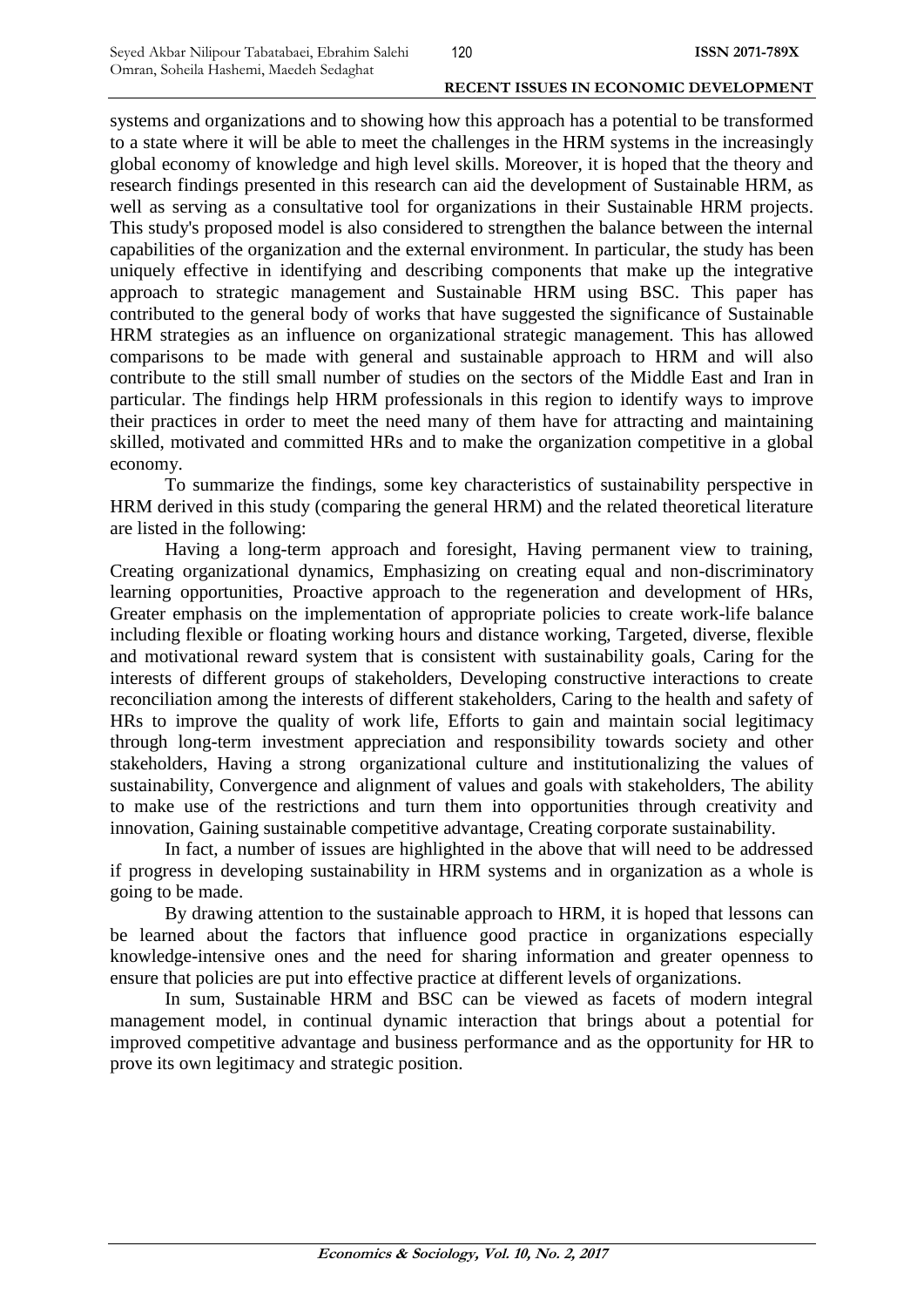## **References**

- App, S., Merk, J., & Büttgen, M. (2012). Employer branding: Sustainable HRM as a competitive advantage in the market for high-quality employees. *Management revue*, 262-278.
- Becke, G. (2014). Human-Resources Mindfulness. In: *Sustainability and Human Resource Management* (pp. 83-103). Springer Berlin Heidelberg.
- Becker, W., Brandt, B., & Eggeling, H. (2015). Determining Outcomes of HRM Practices. In *Human Resource Management Practices* (pp. 223-235). Springer International Publishing.
- Boudreau, J. W., & Ramstad, P. M. (2005). Talentship, talent segmentation, and sustainability: A new HR decision science paradigm for a new strategy definition. *Human Resource Management*, *44*(2), 129-136.
- Braun, V., Clarke, C. (2006). Using thematic analysis in psychology. *Qualitative Research in Psychology*, *3*(2), 77-101.
- Boyce, C., & Neale, P. (2006). *Conducting in-depth interviews:* A guide for designing and conducting in-depth interviews for evaluation input.
- Colbert, B., Kurucz, E., & Wheeler, D. (2007). Building the sustainable organization through adaptive, creative coherence in the HR system. *Building More Effective Organizations*, 310-333.
- Colbert, B. A., & Kurucz, E. C. (2007). Three conceptions of triple bottom line business sustainability and the role for HRM. *People and Strategy*, *30*(1), 21.
- Debroux, P. (2014). Sustainable HRM in East and Southeast Asia. In: *Sustainability and Human Resource Management* (pp. 315-337). Springer Berlin Heidelberg.
- Debroux, P. (2014). Sustainable HRM in East and Southeast Asia. In: *Sustainability and Human Resource Management* (pp. 315-337). Springer Berlin Heidelberg.
- De Prins, P., De Vos, A., Van Beirendonck, L., & Segers, J. (2015). Sustainable HRM for sustainable careers: Introducing the 'Respect Openness Continuity (ROC) model'. *Handbook of research on sustainble careers*, 319-334.
- De Prins, P., Van Beirendonck, L., De Vos, A., & Segers, J. (2014). Sustainable HRM: Bridging theory and practice through the'Respect Openness Continuity (ROC)'-model. *Management revue*, *25*(4), 263-284.
- Docherty, P., Forslin, J., & Shani, A. B. (eds.) (2002). *Creating sustainable work systems: emerging perspectives and practice*. Psychology Press.
- Docherty, P., Kira, M., & Shani, A. B. (2009). What the world needs now is sustainable work systems. Creating sustainable work systems. *Developing social sustainability*, 1-21.
- Dorenbosch, L. (2014). *Striking a balance between work effort and resource regeneration vitality as a sustainable performance concept*. Springer.
- Ehnert, I. (2006, March). Sustainability Issues in Human Resource Management: Linkages, theoretical approaches, and outlines for an emerging field. In: *21st EIASM Workshop on SHRM* (pp. 30-31).
- Ehnert, I., & Brewster, C. (2008). *An integrative framework for expatriate preparation and training*. International HRM: contemporary issues in Europe, 2nd edn. Routledge, London, 107-129.
- Ehnert, I. (2009). *Sustainable human resource management.* A Conceptual and Exploratory Analysis from a Paradox Perspective, Heidelberg.
- Ehnert, I. (2009). Sustainability and human resource management: reasoning and applications on corporate websites. *European Journal of International Management*, *3*(4), 419-438.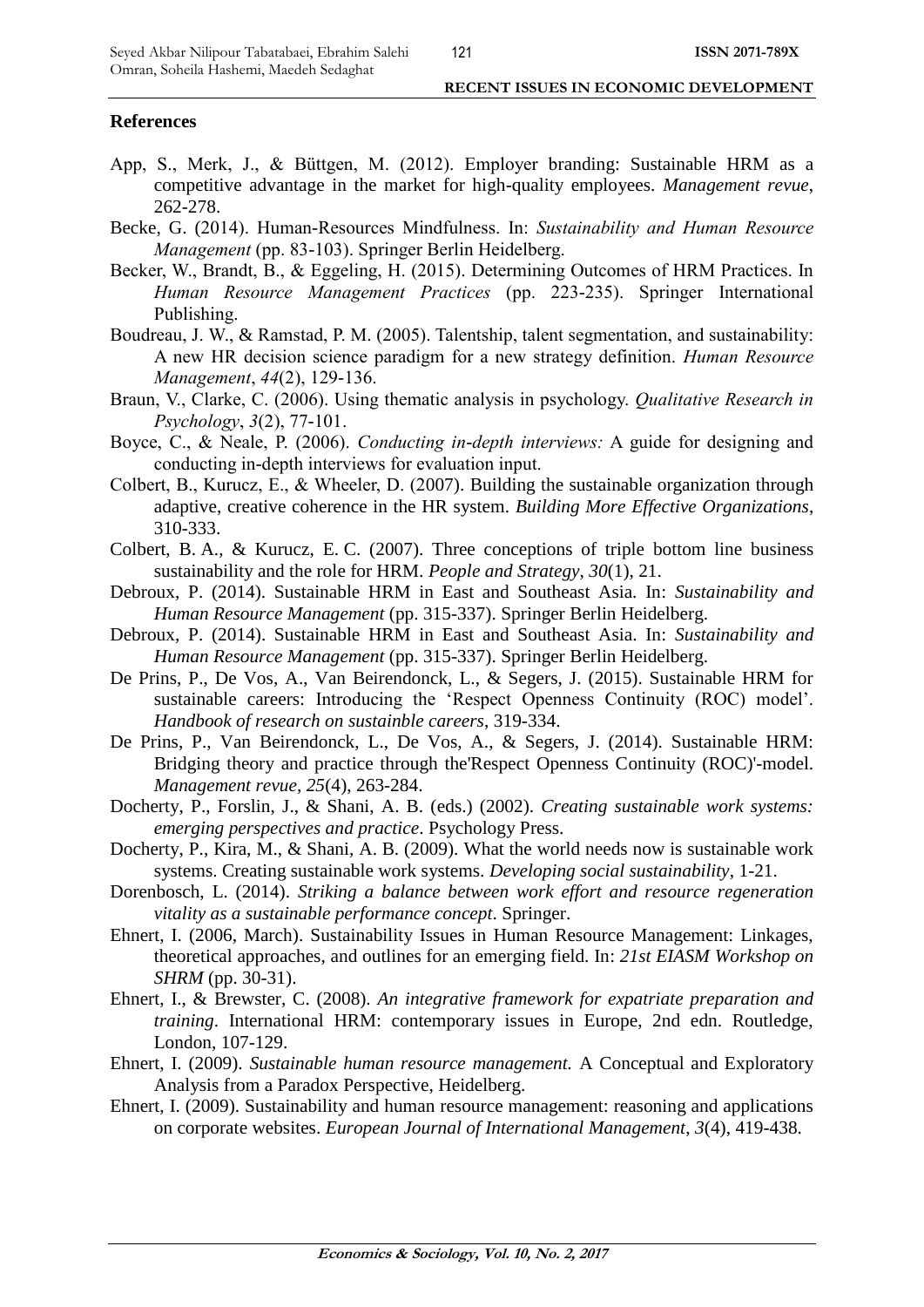- Ehnert, I., & Harry, W. (2012). Recent developments and future prospects on sustainable human resource management: introduction to the special issue. *Management revue*, *23*(3), 221-238.
- Ehnert, I., Harry, W., & Brewster, C. J. (2014). Sustainable HRM in Europe. In: *Sustainability and Human Resource Management* (pp. 339-357). Springer Berlin Heidelberg.
- Ehnert, I., Harry, W., & Zink, K. J (2014). The future of sustainable HRM: Concluding thoughts and ways forward. In: *Sustainability and Human Resource Management*, CSR (pp. 423-442). Springer-Verlag Berlin Heidelberg.
- Ehnert, I., Harry, W., & Zink, K. J. (2014). Sustainability and HRM. In: *Sustainability and Human Resource Management* (pp. 3-32). Springer Berlin Heidelberg.
- Ehnert, I. (2014). Paradox as a lens for theorizing sustainable HRM. In: *Sustainability and Human Resource Management* (pp. 247-271). Springer Berlin Heidelberg.
- Ehnert, I., Parsa, S., Roper, I., Wagner, M., & Muller-Camen, M. (2016). Reporting on sustainability and HRM: A comparative study of sustainability reporting practices by the world's largest companies. *The International Journal of Human Resource Management*, *27*(1), 88-108.
- Gollan, P. (2000). Human Resources, Capabilities and Sustainability, In: *Sustainability: The Corporate Challenge of the 21st Century*, eds. Dunphy, D., Beneviste, J., Griffiths, A., and Sutton, P., Sydney: Allen & Unwin, 55-77.
- Gollan, P. J. (2005). High involvement management and human resource sustainability: The challenges and opportunities. *Asia Pacific Journal of Human Resources*, *43*(1), 18-33.
- Gollan, P. J. (2006). High involvement management and human resource line sustainability. *Handbook of business strategy*, *7*(1), 279-286.
- Gollan, P. J., & Xu, Y. (2014). Fostering corporate sustainability: integrative and dynamic approaches to sustainable HRM. In: *Sustainability and Human Resource Management* (pp. 225-246). Springer-Verlag Berlin Heidelberg.
- Ghosh, S., Buckler, L., Skibniewski, M. J., Negahban, S., & Kwak, Y. H. (2014). Organizational governance to integrate sustainability projects: a case study. *Technological and Economic Development of Economy*, *20*(1), 1-24.
- Guerci, M., Shani A. B., & Solari L. (2014). A Stakeholder Perspective for Sustainable HRM. In: *Sustainability and Human Resource Management* (pp. 205-224). Springer-Verlag Berlin Heidelberg.
- Guerci, M., & Vinante, M. (2011). Training evaluation: an analysis of the stakeholders' evaluation needs. *Journal of European Industrial Training*, *35*(4), 385-410.
- Harry, W. (2014). The relevance of the vision of sustainability to HRM practice. In: *Sustainability and Human Resource Management* (pp. 401-419). Springer Berlin Heidelberg.
- Hirsig, N., Rogovsky, N., & Elkin, M. (2014). Enterprise Sustainability and HRM in Small and Medium-Sized Enterprises. In: *Sustainability and Human Resource Management*  (pp. 127-152). Springer Berlin Heidelberg.
- Hoeppe, J. C. (2014). Practitioner's View on Sustainability and HRM. In: *Sustainability and Human Resource Management* (pp. 273-294). Springer Berlin Heidelberg.
- Jabbour, C. J. C., & Santos, F. C. A. (2008). The central role of human resource management in the search for sustainable organizations. *The International Journal of Human Resource Management*, *19*(12), 2133-2154.
- Jackson, K. (2012). An essay on sustainable work systems: Shaping an agenda for future research. *Management Revue*, *23*(3), 296-309.
- Kaplan, R. S., & Norton, D. P. (2004). *The balanced scorecard: translating strategy into action*. Harvard Business Press.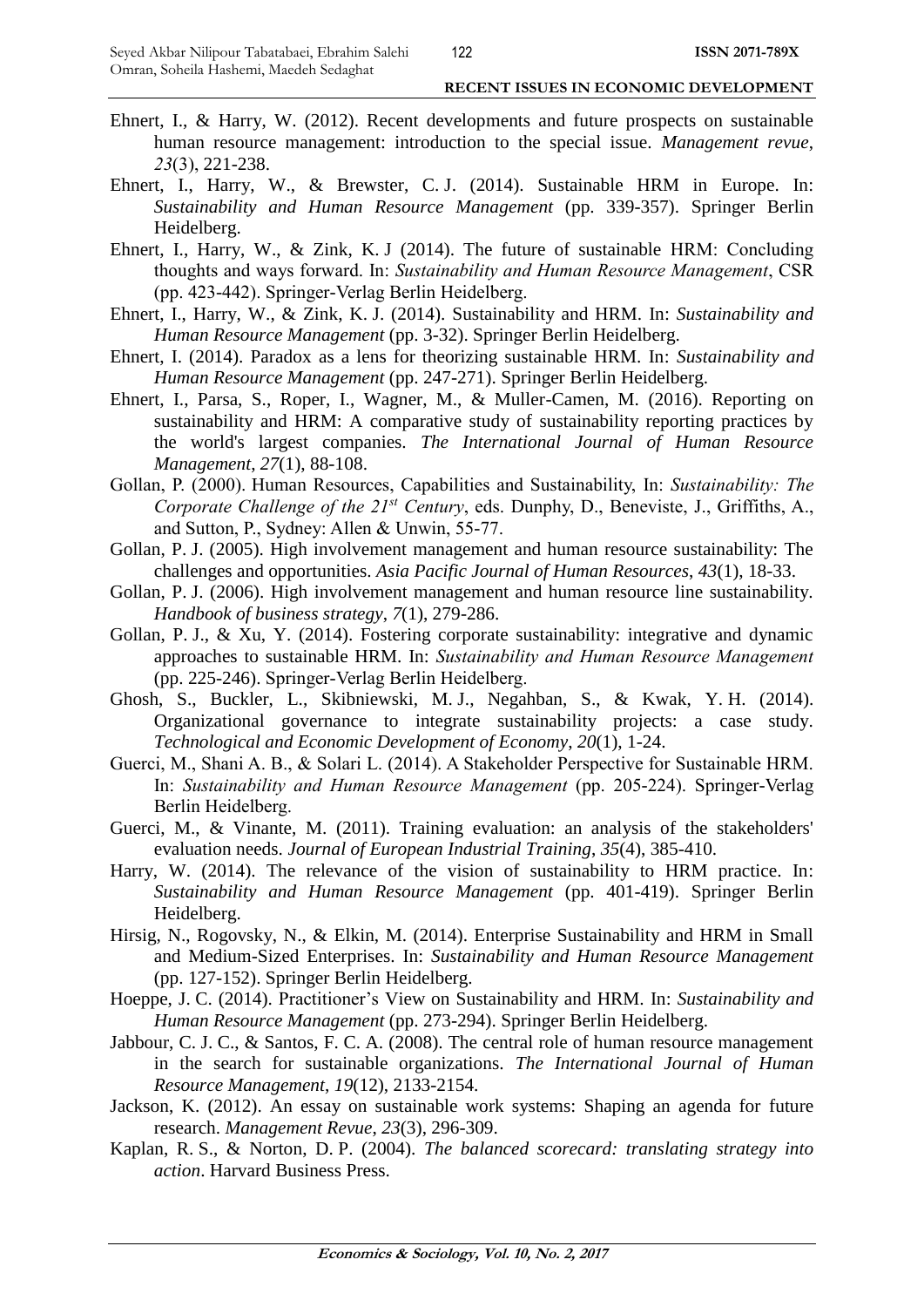- Kira, M. (2003). *From Good Work to Sustainable Development-Human Resources Consumption and Regeneration in the Post-Bureaucratic Working Life* (Doctoral dissertation, Industriell ekonomi och organisation).
- Kira, M., & Lifvergren, S. (2014). Sowing seeds for sustainability in work systems. In: *Sustainability and Human Resource Management* (pp. 57-81). Springer Berlin Heidelberg.
- Kramar, R. (2014). Beyond strategic human resource management: is sustainable human resource management the next approach? *The International Journal of Human Resource Management*, *25*(8), 1069-1089.
- Lis, B. (2012). The relevance of corporate social responsibility for a sustainable human resource management: an analysis of organizational attractiveness as a determinant in employees' selection of a (potential) employer. *Management Revue*, 279-295.
- Mariappanadar, S. (2003). Sustainable human resource strategy: The sustainable and unsustainable dilemmas of retrenchment. *International Journal of Social Economics*, *30*(8), 906-923.
- Mariappanadar, S. (2014). The model of negative externality for sustainable HRM. In: *Sustainability and Human Resource Management* (pp. 181-203). Springer Berlin Heidelberg.
- Maślanka-Wieczorek, B. (2014). Talent management and high performance work system. *Journal of International Studies*, *7*(1), 102-108.
- Melnikas, B. (2010). Management specialists in the knowledge based society: Life-long learning oriented human resource development. *Journal of Business Economics and Management*, *6*(3), 155-170
- Moroko, L., & Uncles, M. D. (2008). Characteristics of successful employer brands. *Journal of Brand Management*, *16*(3), 160-175.
- Osranek, R., & Zink, K. J. (2014). Corporate human capital and social sustainability of human resources. In: *Sustainability and human resource management* (pp. 105-126). Springer Berlin Heidelberg.
- Osranek, R., & Zink, K. J. (2014). Corporate human capital and social sustainability of human resources. In: *Sustainability and human resource management* (pp. 105-126). Springer Berlin Heidelberg.
- Patton, M. Q. (2001). *[Qualitative Research and Evaluation Methods](http://books.google.com/books?hl=en&lr=&id=FjBw2oi8El4C&oi=fnd&pg=PP5&sig=a-aWpUDMZqdPqx2VqQaQ9MbTVig&dq=Qualitative+Evaluation+and+Research+Methods&prev=http://scholar.google.com/scholar%3Fq%3DQualitative%2BEvaluation%2Band%2BResearch%2BMethods%26num%3D100%26hl%3Den%26lr%3D%26sa%3DG)* (2nd Edition). Thousand oaks, CA: Sage Publications.
- Pipoli, G., Fuchs, R. M., & Prialé, M. A. (2014). Sustainable HRM in Peruvian Companies. In: *Sustainability and Human Resource Management* (pp. 359-377). Springer Berlin Heidelberg.
- Rae, K., & Sands, J. (2013). Creating sustainable benefits for stakeholders of organisations using the strategy mapping framework. *e-Journal of Social & Behavioural Research in Business*, *4*(2), 14.
- Renwick, D. W., Redman, T., & Maguire, S. (2013). Green human resource management: A review and research agenda. *International Journal of Management Reviews*, *15*(1), 1- 14.
- Rhodes, J., Walsh, P., & Lok, P. (2008). Convergence and divergence issues in strategic management – Indonesia's experience with the Balanced Scorecard in HR management. *The International Journal of Human Resource Management*, *19*(6), 1170-1185.
- Ricardo de Souza Freitas, W., José Chiappetta Jabbour, C., & César Almada Santos, F. (2011). Continuing the evolution: towards sustainable HRM and sustainable organizations. *Business strategy series*, *12*(5), 226-234.